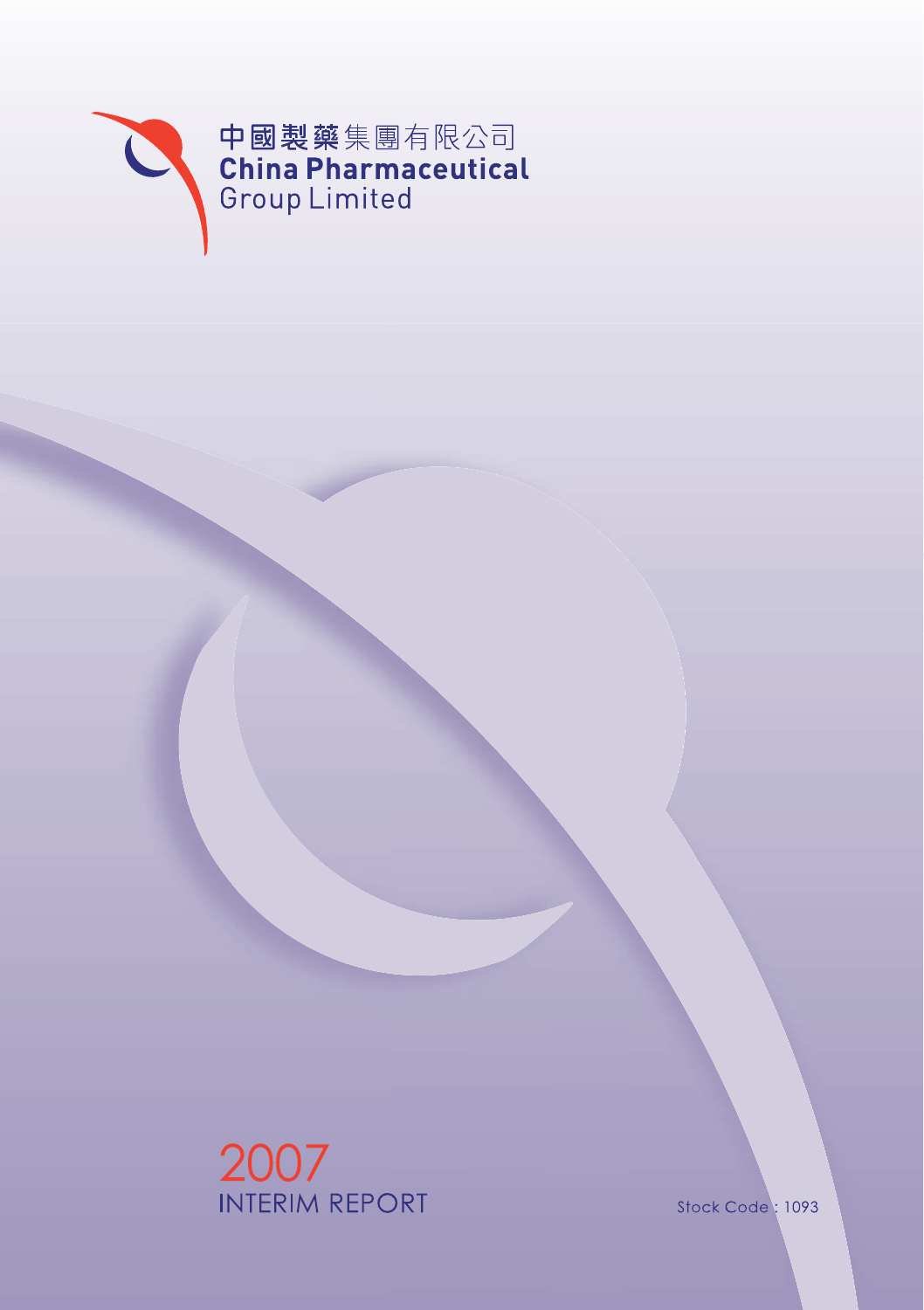# **Contents**

| <b>CORPORATE INFORMATION</b>                                       | $\overline{2}$ |
|--------------------------------------------------------------------|----------------|
| MANAGEMENT DISCUSSION AND ANALYSIS                                 | 3              |
| REPORT ON REVIEW OF INTERIM FINANCIAL INFORMATION                  | 6              |
| CONDENSED CONSOLIDATED INCOME STATEMENT                            | $\overline{7}$ |
| CONDENSED CONSOLIDATED BALANCE SHEET                               | 8              |
| CONDENSED CONSOLIDATED STATEMENT OF<br><b>CHANGES IN EQUITY</b>    | 9              |
| CONDENSED CONSOLIDATED CASH FLOW STATEMENT                         | 10             |
| NOTES TO THE CONDENSED CONSOLIDATED<br><b>FINANCIAL STATEMENTS</b> | 11             |
| <b>OTHER INFORMATION</b>                                           | 24             |

*PAGE*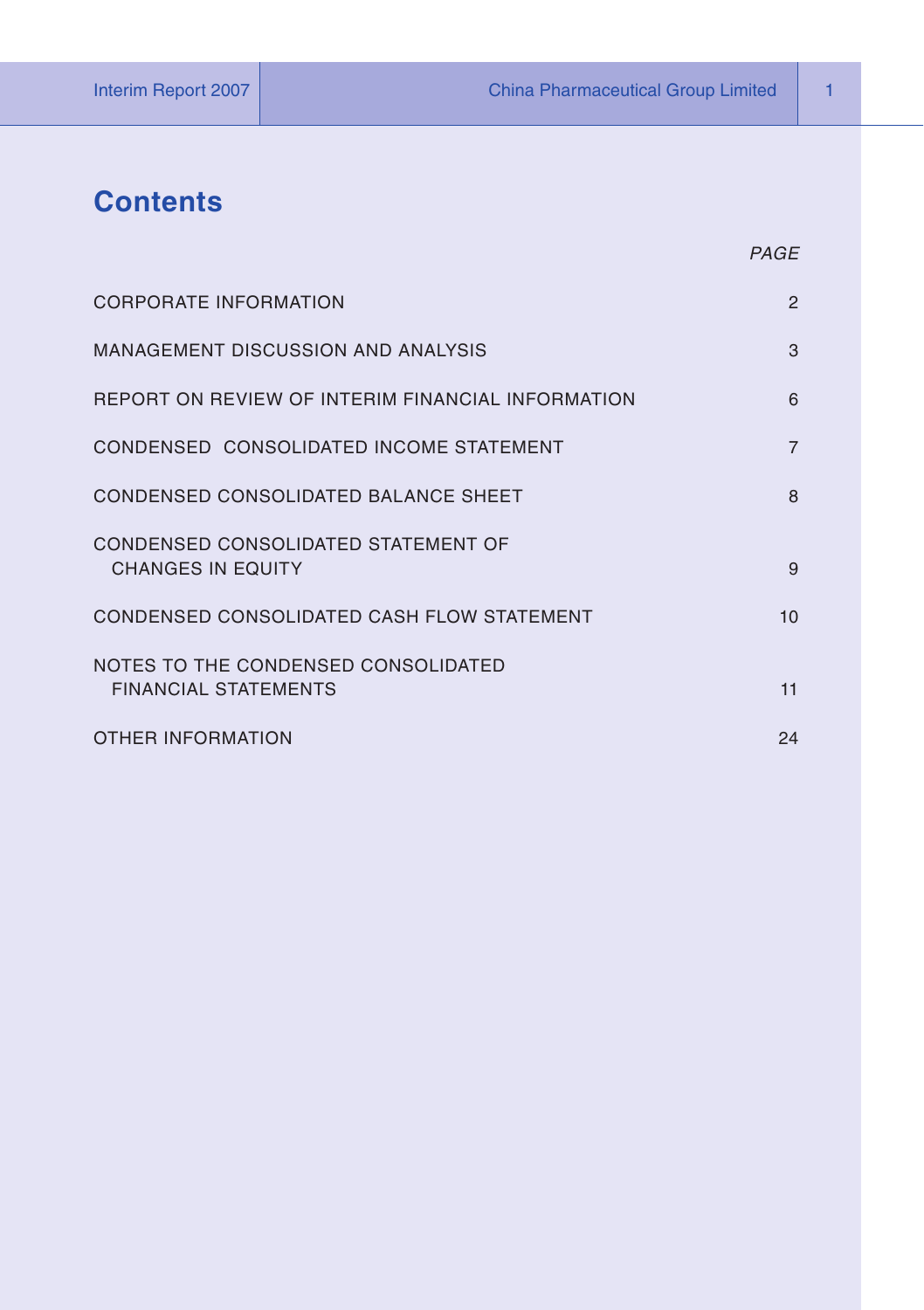### **Corporate Information**

# **Board of Directors**

#### **Executive Directors**

CAI Dongchen *(Chairman)* YUE Jin FENG Zhenying JI Jianming CHAK Kin Man PAN Weidong LI Zhibiao ZHANG Zheng

**Non-executive Directors** LEE Ka Sze, Carmelo

#### **Independent Non-executive Directors**

HUO Zhenxing QI Moujia GUO Shichang CHAN Siu Keung, Leonard

### **Committees**

**Audit Committee** CHAN Siu Keung, Leonard *(Chairman)* LEE Ka Sze, Carmelo HUO Zhenxing

#### **Remuneration Committee**

CHAN Siu Keung, Leonard *(Chairman)* LEE Ka Sze, Carmelo HUO Zhenxing

### **Legal Advisers**

Woo, Kwan, Lee & Lo

### **Auditors**

Deloitte Touche Tohmatsu

### **Company Secretary**

LEE Ka Sze, Carmelo

# **Authorised Representatives**

CHAK Kin Man LI Zhibiao

### **Registered Office**

Room 3805, 38th Floor Central Plaza 18 Harbour Road Wanchai Hong Kong

# **Share Registrar and Transfer Office**

Tricor Secretaries Limited 26th Floor, Tesbury Centre 28 Queen's Road East Hong Kong

# **Websites**

www.irasia.com/listco/hk/cpg/index.htm www.cpg.hk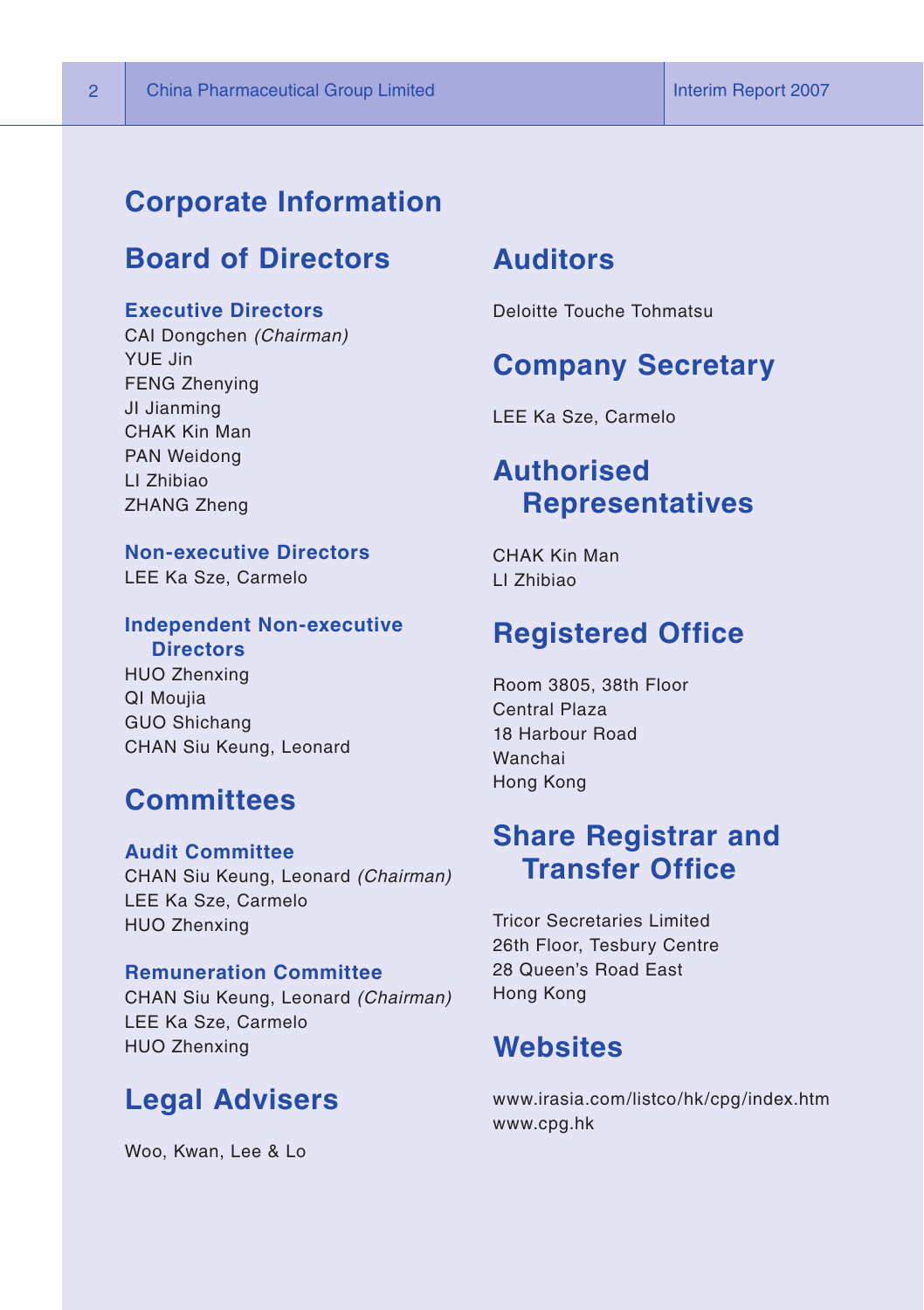### **Management Discussion and Analysis**

### **Business Review and Outlook**

#### **Results**

For the first half of 2007, the Group's revenue and profit attributable to equity holders of the Company amounted to HK\$2,309,051,000 and HK\$123,394,000, representing an increase of 32% and 641% over the same period of last year, respectively.

#### **Vitamin C Series**

Total sales volume of the major products of this series for the period amounted to 15,249 tonnes, an increase of 16.7% over the same period of last year. With the market supply and demand moving towards a more balanced state, product prices rebounded significantly during the current period. For the first and second quarters of the year, the average prices of vitamin C were US\$3.02 and US\$4.34 per kg respectively. The gross profit margin of the entire series increased from 15.9% in the same period of last year to 29.2% in the current period. It is expected that the upward trend of the product prices will continue in the second half of the year.

#### **Penicillin Series**

Total sales volume of the major products of this series for the period amounted to 4,676 tonnes, an increase of 26.7% over the same period of last year. After a long period of market consolidation, coupled with the lessening of market supply as a result of the more stringent environmental regulations, product prices increased sharply during the current period. The respective average prices of penicillin industrial salt, amoxicillin and 6-APA for the first quarter of the year were US\$12.96, US\$27.60 and US\$27.84 per kg whilst their respective average prices for the second quarter of the year were US\$19.12, US\$37.56 and US\$37.09 per kg. The gross profit margin of the entire series increased from 12.4% in the same period of last year to 33.8% in the current period. It is expected that the upward trend of the product prices will continue in the second half of the year.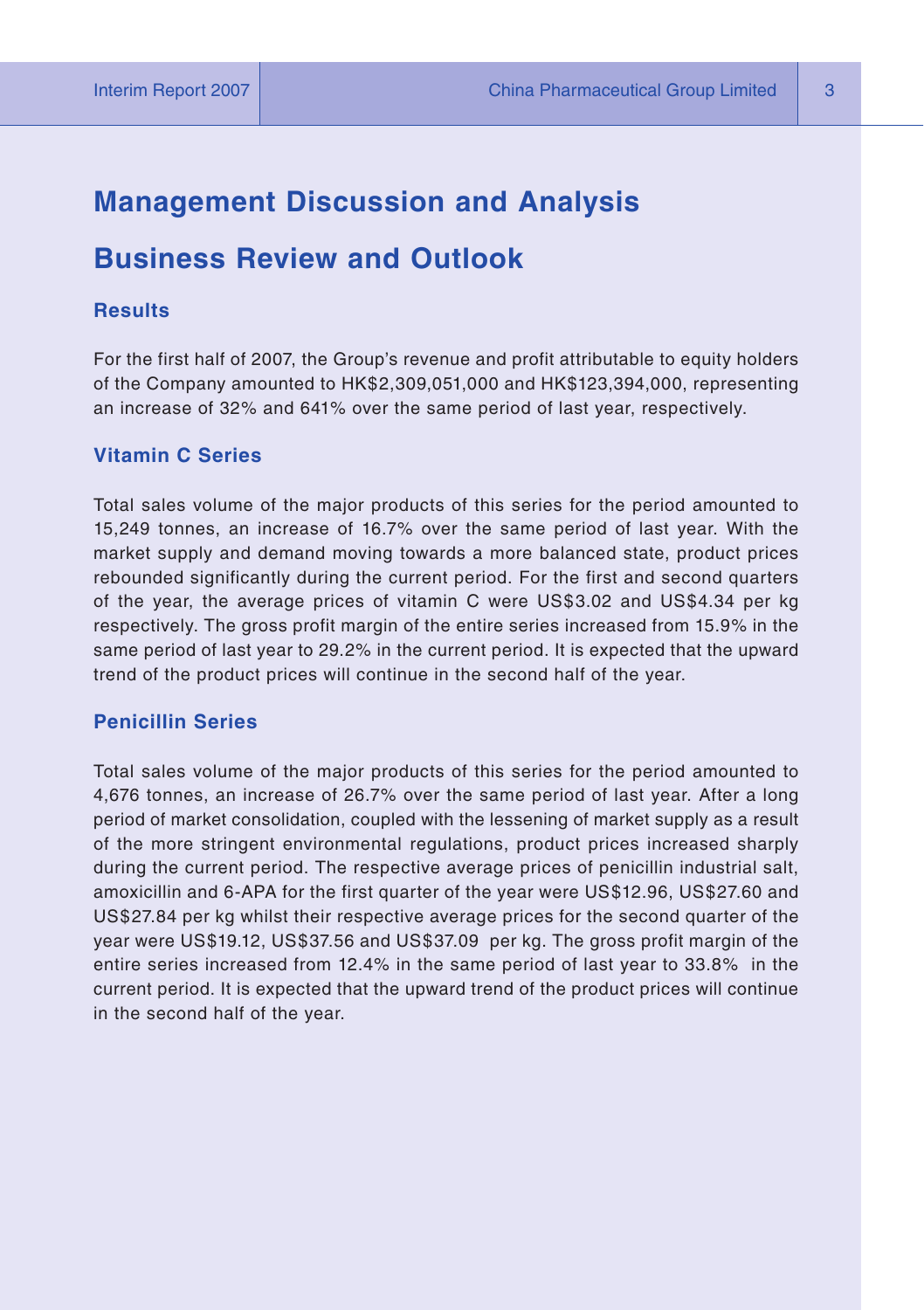#### **Cephalosporin Series**

Total sales volume of the major products of this series for the period amounted to 510 tonnes, a decrease of 9.1% over the same period of last year. After the significant drop in previous year, product prices recovered slightly during the current period. The average prices of 7-ACA in the first and second quarters of the year were US\$ 82.80 and US\$83.21 per kg respectively. As the production costs have increased during the current period, the gross profit margin of the entire series decreased from 20.0% in the same period of last year to 14.8% in the current period. It is expected that market conditions will be able to improve gradually.

#### **Finished Drugs**

Market competition remained fierce in the current period, revenue of this business grew slightly by 3.9% as compared with the same period of last year. Gross profit margin increased from 22.6% in the same period of last year to 23.6% in the current period. During the period, the Group has increased its efforts in developing the vitamin C health supplement market in the PRC, leading to a significant increase in the selling and distribution expenses. The finish drugs division ended up recording an operating loss of HK\$35,900,000 for the current period. Market competition is expected to remain fierce.

#### **Patent Drug**

The patent drug, butylphthalide, maintained a steady growth in sales during the period and its operating conditions have improved slightly. The Group will continue its efforts to tap into this new market.

# **Financial Review**

#### **Liquidity and Financial Position**

For the first half of 2007, the Group's operating activities generated a net cash inflow of HK\$230,770,000. Capital expenditure amounted to HK\$244,998,000 . As at June 30, 2007, the Group's current ratio was 1.0, similar to that at the end of previous year. Debtor turnover period (ratio of the total of trade receivables and bills receivables balance to sales, inclusive of value added tax for sales in the PRC) was 52 days in the current period, as compared to 55 days in 2006. Inventory turnover period (ratio of inventories balance to cost of goods sold) decreased from 85 days in 2006 to 74 days in the current period.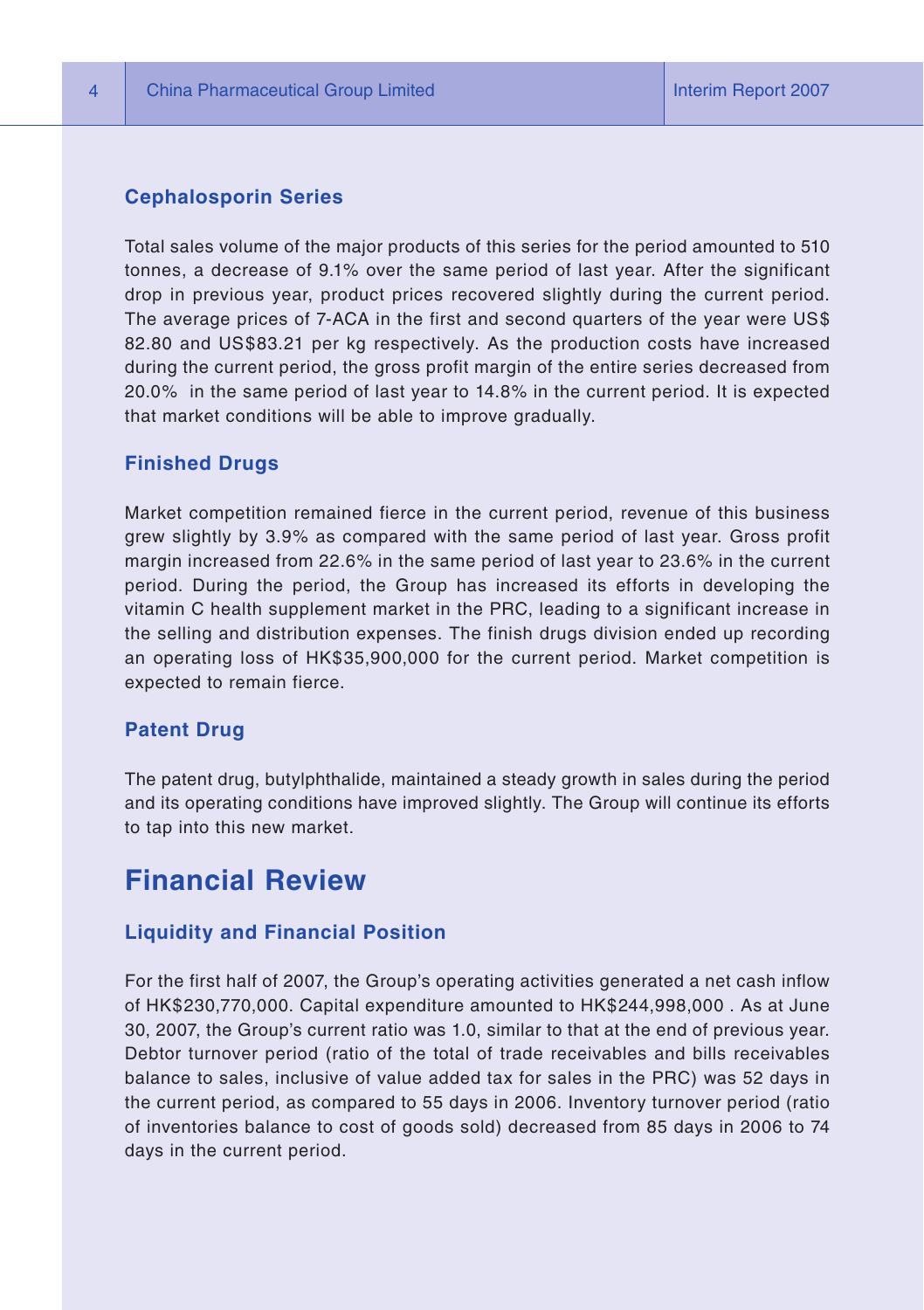As at June 30, 2007, the Group had total borrowings of HK\$1,626,667,000 (comprising bank loans of HK\$1,491,000,000, loan from a related company of HK\$126,000,000 and loans from immediate holding company of HK\$9,667,000). The maturity profile of the total borrowings spreads over a period of three years with HK\$829,667,000 repayable within one year and the remaining HK\$797,000,000 repayable within two to three years. Net gearing ratio was 44%, which was calculated on the basis of the Group's total borrowings net of bank balances and cash of HK\$406,521,000 over equity attributable to equity holders of the Company at the balance sheet date.

41% of the Group's borrowings are denominated in Hong Kong dollars and the remaining 59% in Renminbi. The Group's revenues are mainly either in Renminbi or in US dollars. The Group is of the opinion that its exposure to foreign exchange rate risk is limited.

#### **Pledge of Assets**

As at June 30, 2007, bank deposits of HK\$772,000 (12.31.2006 : HK\$4,104,000) were pledged to banks to secure banking facilities granted to the Group.

#### **Contingent Liabilities**

The Company and one of its subsidiaries are named as, among others, defendants in a number of antitrust complaints filed in The United States of America. The details of the antitrust complaints have been set out in the annual financial statements of the Group for the year ended December 31, 2006. Up to the date of this report, four antitrust complaints have been served on the Company and three antitrust complaints have been served on the subsidiary.

The directors and management of the Company intend to contest the claims set out in the antitrust complaints vigorously. The Group has appointed legal advisers to advise them in the legal proceedings and the outcome of the antitrust complaints cannot be reliably estimated with reasonable certainty at this stage.

#### **Employees**

As at June 30, 2007, the Group has about 10,083 permanent employees, the majority of them are employed in the PRC. The Group continues to offer competitive remuneration packages, discretionary share options and bonuses to staff based on the performance of the Group and the individual employee.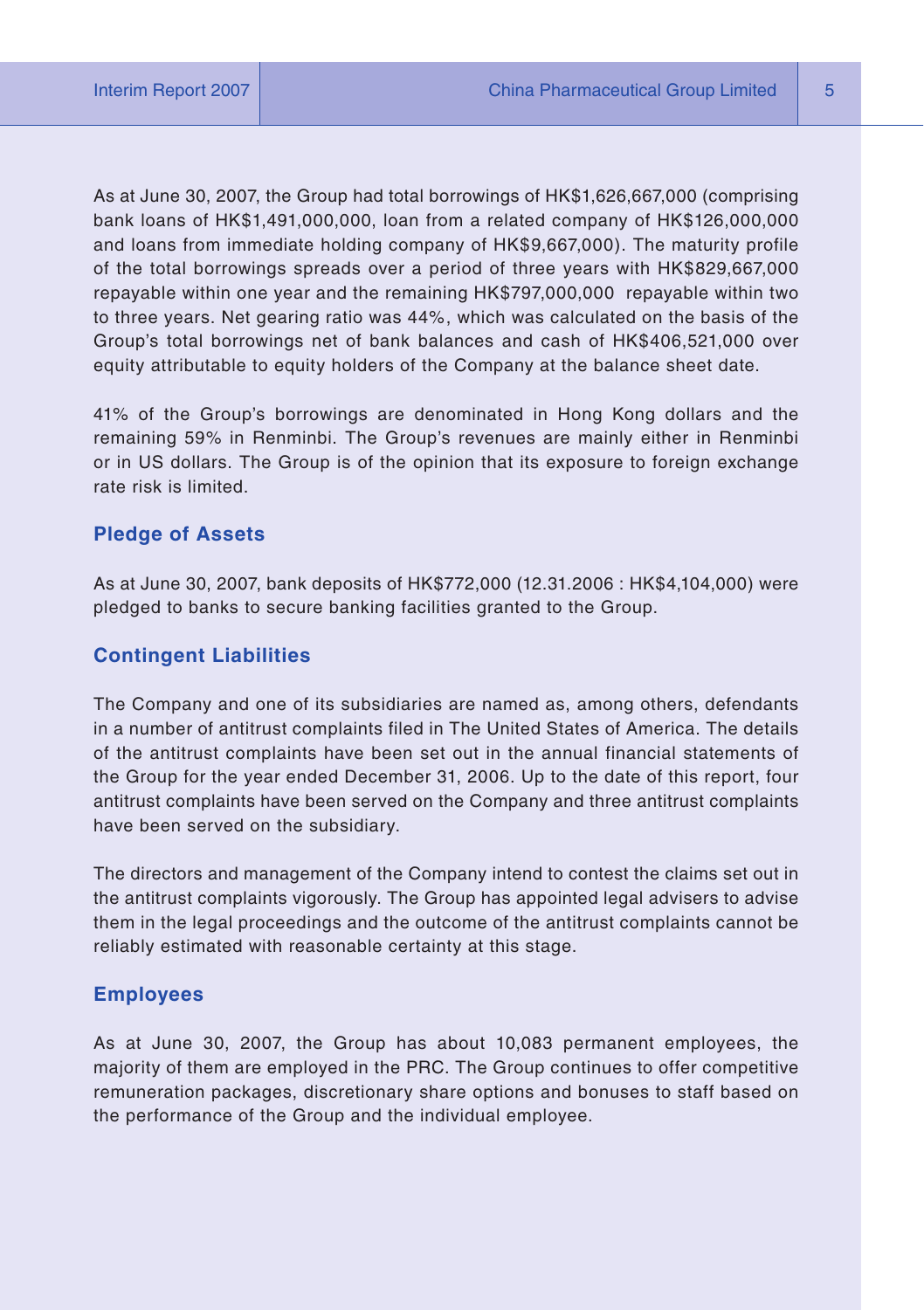# **Report on Review of Interim Financial Information** Deloitte. 德勒

**To the Board of Directors of China Pharmaceutical Group Limited** *(incorporated in Hong Kong with limited liability)*

#### **Introduction**

We have reviewed the interim financial information set out on pages 7 to 23, which comprises the condensed consolidated balance sheet of China Pharmaceutical Group Limited as of June 30, 2007 and the related condensed consolidated income statement, statement of changes in equity and cash flow statement for the six-month period then ended and certain explanatory notes. The Main Board Listing Rules Governing the Listing of Securities on The Stock Exchange of Hong Kong Limited require the preparation of a report on interim financial information to be in compliance with the relevant provisions thereof and Hong Kong Accounting Standard ("HKAS") 34 "Interim Financial Reporting" issued by the Hong Kong Institute of Certified Public Accountants. The directors are responsible for the preparation and presentation of this interim financial information in accordance with HKAS 34. Our responsibility is to express a conclusion on the interim financial information based on our review, and to report our conclusion solely to you, as a body, in accordance with our agreed terms of engagement, and for no other purpose. We do not assume responsibility towards or accept liability to any other person for the contents of this report.

#### **Scope of Review**

We conducted our review in accordance with Hong Kong Standard on Review Engagements 2410 "Review of Interim Financial Information Performed by the Independent Auditor of the Entity" issued by the Hong Kong Institute of Certified Public Accountants. A review of interim financial information consists of making enquiries, primarily of persons responsible for financial and accounting matters, and applying analytical and other review procedures. A review is substantially less in scope than an audit conducted in accordance with Hong Kong Standards on Auditing and consequently does not enable us to obtain assurance that we would become aware of all significant matters that might be identified in an audit. Accordingly we do not express an audit opinion.

#### **Conclusion**

Based on our review, nothing has come to our attention that causes us to believe that the interim financial information is not prepared, in all material respects, in accordance with HKAS 34.

**Deloitte Touche Tohmatsu**

*Certified Public Accountants* Hong Kong September 13, 2007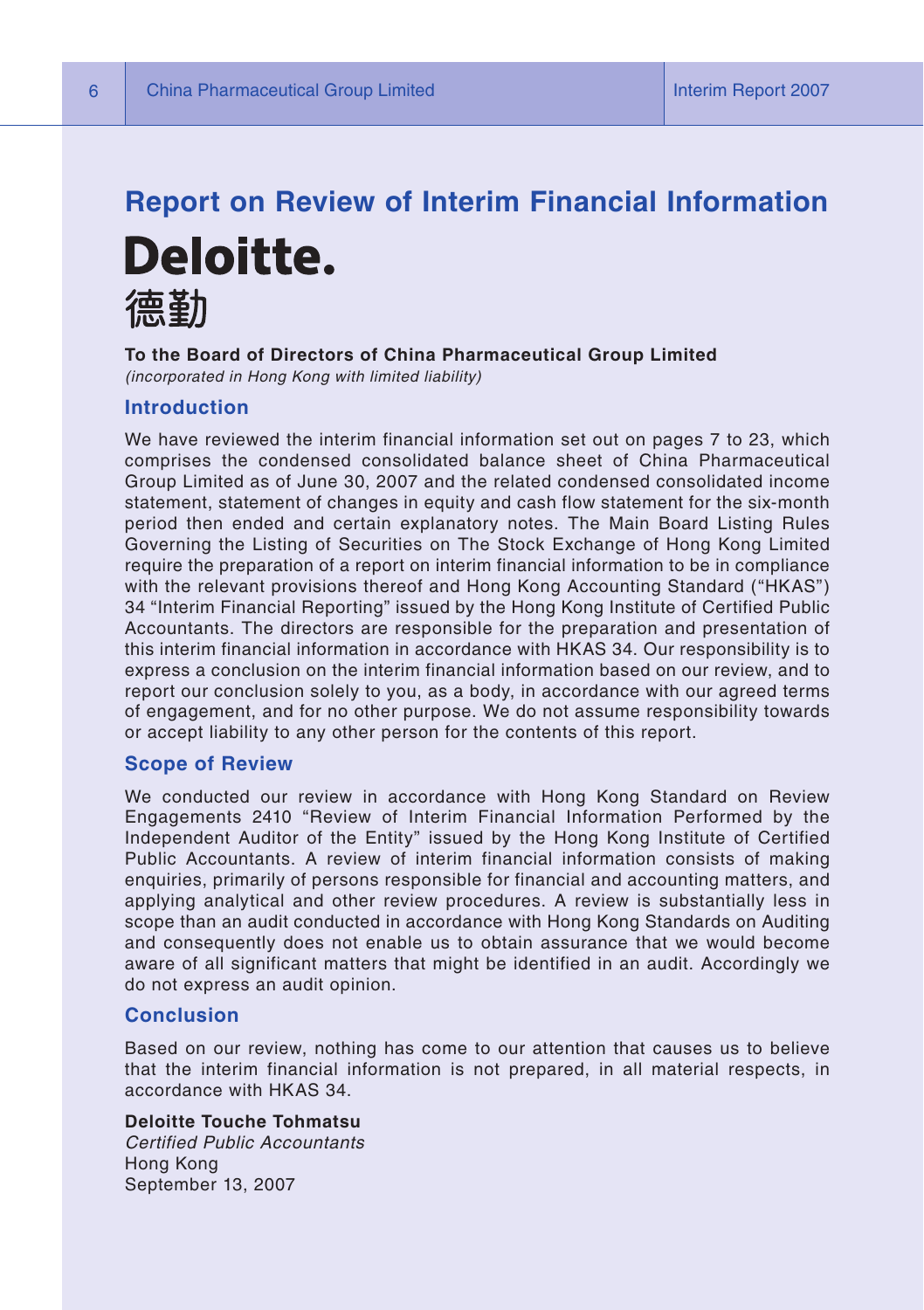# **Condensed Consolidated Income Statement**

*FOR THE SIX MONTHS ENDED JUNE 30, 2007*

|                                                              |                | For the six months |              |  |  |
|--------------------------------------------------------------|----------------|--------------------|--------------|--|--|
|                                                              |                | ended June 30,     |              |  |  |
|                                                              |                | 2007               | 2006         |  |  |
|                                                              | <b>Notes</b>   | <b>HK\$'000</b>    | HK\$'000     |  |  |
|                                                              |                | (Unaudited)        | (Unaudited)  |  |  |
| Revenue                                                      | 3              | 2,309,051          | 1,749,634    |  |  |
| Cost of sales                                                |                | (1,681,790)        | (1,427,681)  |  |  |
| Gross profit                                                 |                | 627,261            | 321,953      |  |  |
| Other income                                                 |                | 13,485             | 17,336       |  |  |
| Selling and distribution expenses                            |                | (187, 563)         | (111, 253)   |  |  |
| Administrative expenses                                      |                | (228, 290)         | (156, 279)   |  |  |
| Other expenses                                               |                | (32, 931)          | (4,757)      |  |  |
| Operating profit<br>Share of results of a jointly controlled |                | 191,962            | 67,000       |  |  |
| entity                                                       |                | (4, 593)           | 783          |  |  |
| Finance costs                                                |                | (55,075)           | (48, 115)    |  |  |
| Profit before tax                                            | $\overline{4}$ | 132,294            | 19,668       |  |  |
| Income tax expense                                           | 5              | (10, 505)          | (3,068)      |  |  |
| Profit for the period                                        |                | 121,789            | 16,600       |  |  |
| Attributable to:                                             |                |                    |              |  |  |
| Equity holders of the Company                                |                | 123,394            | 16,642       |  |  |
| <b>Minority interests</b>                                    |                | (1,605)            | (42)         |  |  |
|                                                              |                | 121,789            | 16,600       |  |  |
| <b>Dividend</b>                                              | 6              |                    |              |  |  |
| Earnings per share- Basic                                    | $\overline{7}$ | HK8.02 cents       | HK1.08 cents |  |  |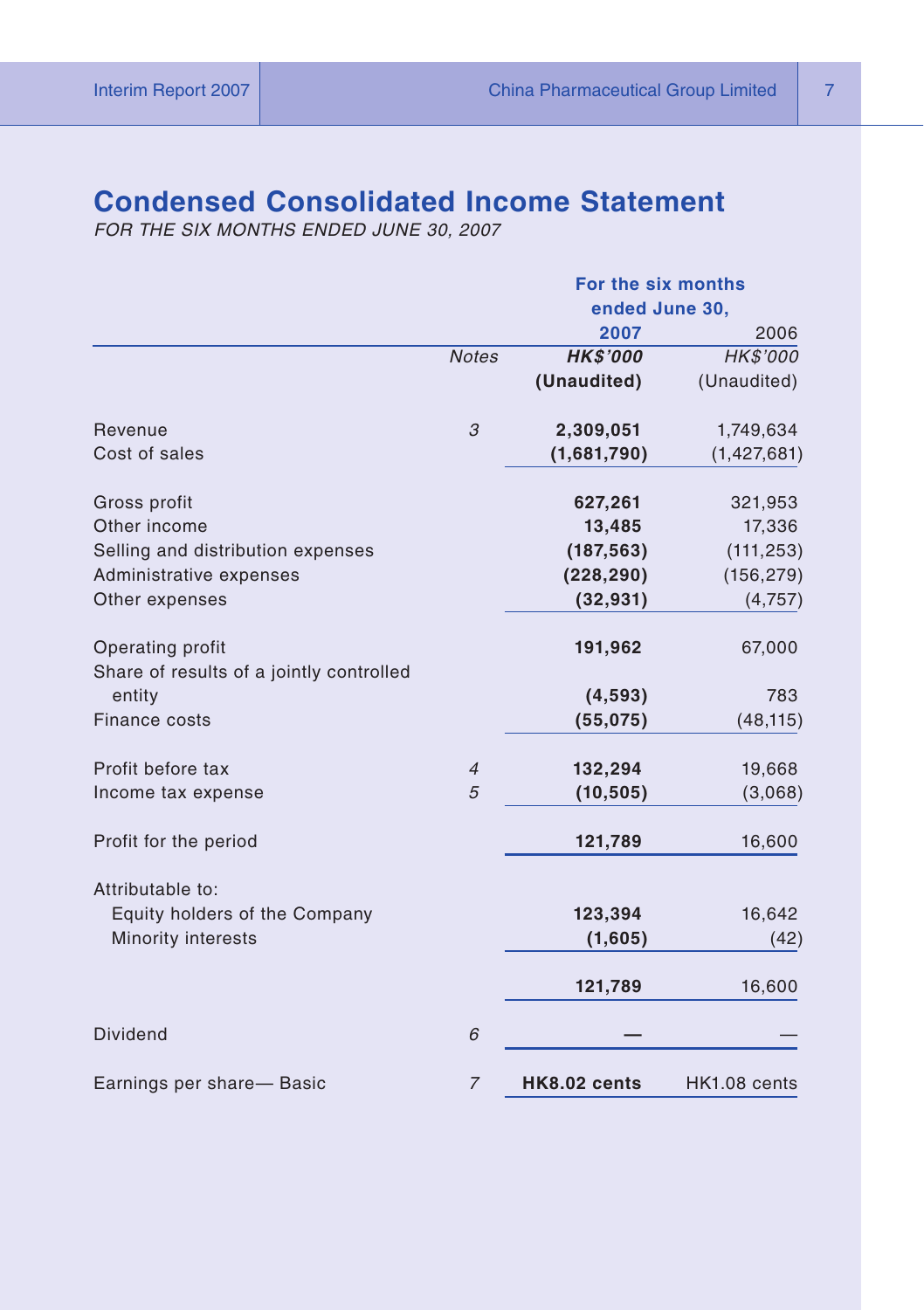# **Condensed Consolidated Balance Sheet**

*AT JUNE 30, 2007*

|                                                                                                                                                                                                                                                   |                                  | As at<br><b>June 30,</b><br>2007                                    | As at<br>December 31,<br>2006                               |
|---------------------------------------------------------------------------------------------------------------------------------------------------------------------------------------------------------------------------------------------------|----------------------------------|---------------------------------------------------------------------|-------------------------------------------------------------|
|                                                                                                                                                                                                                                                   | <b>Notes</b>                     | <b>HK\$'000</b><br>(Unaudited)                                      | HK\$'000<br>(Audited)                                       |
| <b>Non-current assets</b><br>Property, plant and equipment<br>Prepaid lease payments<br>Intangible assets<br>Goodwill<br>Interest in a jointly controlled entity<br>Pledged bank deposits                                                         | 8<br>9                           | 3,272,788<br>146,989<br>48,039<br>55,764<br>17,053<br>772           | 3,233,026<br>145,923<br>48.275<br>55,764<br>21,646<br>1.312 |
|                                                                                                                                                                                                                                                   |                                  | 3,541,405                                                           | 3,505,946                                                   |
| <b>Current assets</b><br>Inventories<br>Trade and other receivables<br><b>Bills receivables</b><br>Prepaid lease payments<br>Tax recoverable                                                                                                      | 10<br>10                         | 688,654<br>670,141<br>168,680<br>4,685<br>2,197                     | 682,935<br>574,488<br>98,501<br>4,361<br>1,165              |
| Trade receivables due from a related<br>company<br>Amount due from a jointly controlled entity<br>Pledged bank deposits<br>Bank balances and cash                                                                                                 | 11<br>11<br>9                    | 14,361<br>15,300<br>405,749                                         | 2,660<br>13,155<br>2,792<br>387,405                         |
|                                                                                                                                                                                                                                                   |                                  | 1,969,767                                                           | 1,767,462                                                   |
| <b>Current liabilities</b><br>Trade and other payables<br><b>Bills payables</b><br>Trade payables due to a related company<br>Amounts due to related companies<br>Tax liabilities<br>Unsecured bank loans<br>Loans from immediate holding company | 12<br>12<br>11<br>11<br>13<br>11 | 932,537<br>139,501<br>7,017<br>11,759<br>21,068<br>820,000<br>9,667 | 754,147<br>223,118<br>11,360<br>10,454<br>15,002<br>752,000 |
|                                                                                                                                                                                                                                                   |                                  | 1,941,549                                                           | 1,766,081                                                   |
| Net current assets                                                                                                                                                                                                                                |                                  | 28,218                                                              | 1,381                                                       |
| Total assets less current liabilities                                                                                                                                                                                                             |                                  | 3,569,623                                                           | 3,507,327                                                   |
| <b>Non-current liabilities</b><br>Unsecured bank loans<br>Loan from a related company<br>Loans from ultimate holding company                                                                                                                      | 13<br>11<br>11                   | 671,000<br>126,000                                                  | 777,000<br>20,000<br>59,493                                 |
|                                                                                                                                                                                                                                                   |                                  | 797,000                                                             | 856,493                                                     |
| Net assets                                                                                                                                                                                                                                        |                                  | 2,772,623                                                           | 2,650,834                                                   |
| <b>Capital and reserves</b><br>Share capital<br><b>Reserves</b>                                                                                                                                                                                   |                                  | 153,812<br>2,611,223                                                | 153,812<br>2,487,829                                        |
| Equity attributable to equity holders of the<br>Company<br><b>Minority interests</b>                                                                                                                                                              |                                  | 2,765,035<br>7,588                                                  | 2,641,641<br>9,193                                          |
| Total equity                                                                                                                                                                                                                                      |                                  | 2,772,623                                                           | 2,650,834                                                   |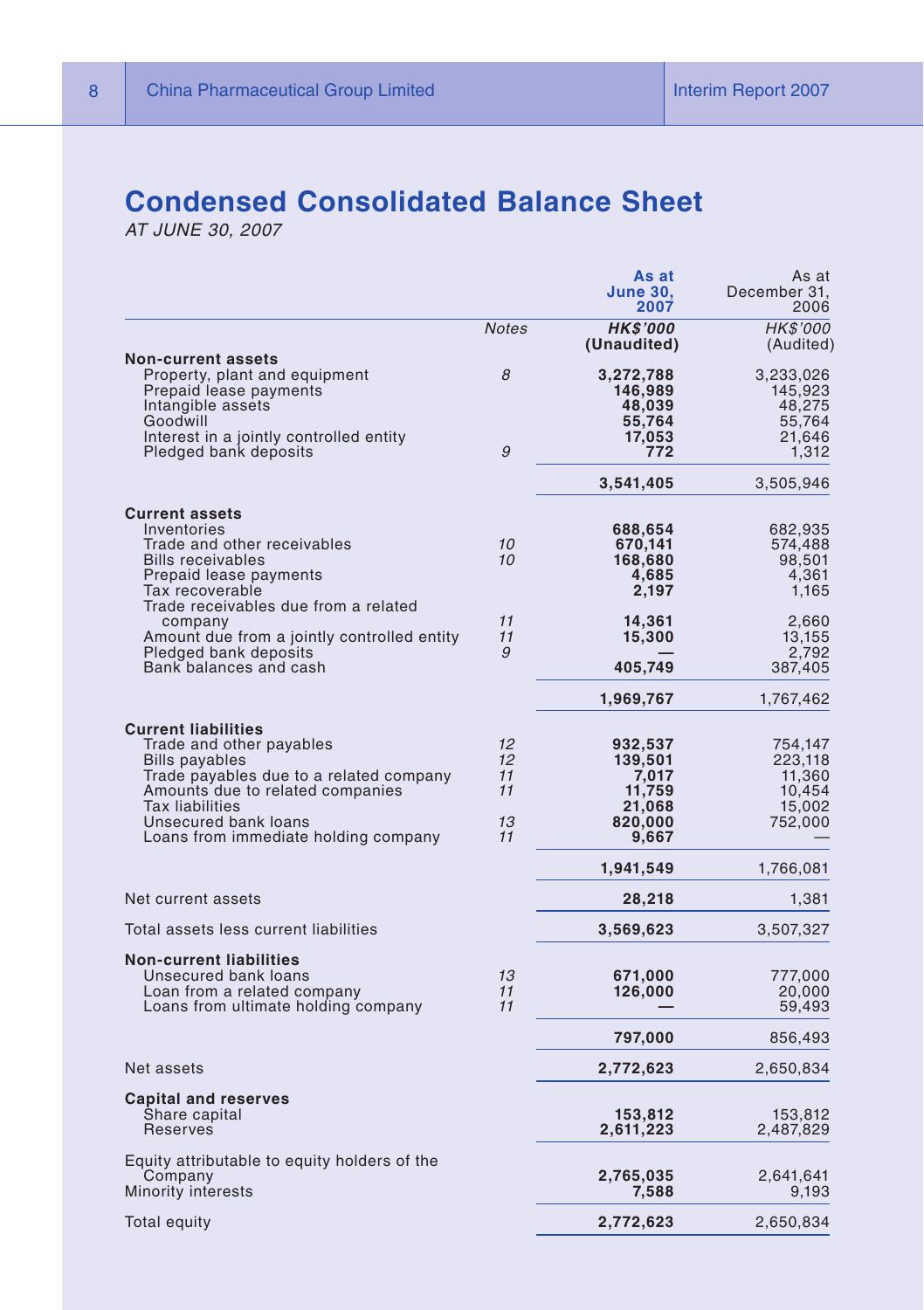# **Condensed Consolidated Statement of Changes in Equity**

*FOR THE SIX MONTHS ENDED JUNE 30, 2007*

|                                                                                                   |                 |                 |              |            | Equity attributable to equity holders of the Company |               |           |                 |           |                 |
|---------------------------------------------------------------------------------------------------|-----------------|-----------------|--------------|------------|------------------------------------------------------|---------------|-----------|-----------------|-----------|-----------------|
|                                                                                                   |                 |                 |              |            |                                                      | Non-          |           |                 |           |                 |
|                                                                                                   | Share           | Share           | Capital      | Goodwill   | <b>Translation</b>                                   | distributable | Retained  |                 | Minority  |                 |
|                                                                                                   | capital         | premium         | contribution | reserve    | reserve                                              | reserves      | profits   | Total           | interests | Total           |
|                                                                                                   | <b>HK\$'000</b> | <b>HK\$'000</b> | HK\$'000     | HK\$'000   | HK\$'000                                             | HK\$'000      | HK\$'000  | <b>HK\$'000</b> | HK\$'000  | <b>HK\$'000</b> |
|                                                                                                   |                 |                 |              |            |                                                      | (note i)      |           |                 |           |                 |
| At January 1, 2006 (audited)                                                                      | 153,812         | 1,116,727       | 1,362        | (167, 254) | 71,120                                               | 355,524       | 953,541   | 2,484,832       | 10,696    | 2,495,528       |
| Profit for the period                                                                             |                 |                 |              |            |                                                      |               | 16,642    | 16,642          | (42)      | 16,600          |
| <b>Transfers</b>                                                                                  |                 |                 |              |            |                                                      | 9,353         | (9, 353)  |                 |           |                 |
| Release upon disposal of a                                                                        |                 |                 |              |            |                                                      |               |           |                 |           |                 |
| subsidiary (note ii)                                                                              |                 |                 |              |            |                                                      |               |           |                 | (1, 594)  | (1, 594)        |
| At June 30, 2006 (unaduited)                                                                      | 153,812         | 1,116,727       | 1,362        | (167, 254) | 71,120                                               | 364,877       | 960,830   | 2,501,474       | 9,060     | 2,510,534       |
| Exchange differences<br>arising on translation to<br>presentation currency<br>recognised directly |                 |                 |              |            |                                                      |               |           |                 |           |                 |
| in equity                                                                                         |                 |                 |              |            | 140,908                                              |               |           | 140,908         | 392       | 141,300         |
| Loss for the period                                                                               |                 |                 |              |            |                                                      |               | (978)     | (978)           | (259)     | (1, 237)        |
|                                                                                                   |                 |                 |              |            |                                                      |               |           |                 |           |                 |
| Total recognised income and                                                                       |                 |                 |              |            |                                                      |               |           |                 |           |                 |
| expense for the period                                                                            |                 |                 |              |            | 140,908                                              |               | (978)     | 139,930         | 133       | 140,063         |
| Transfers                                                                                         |                 |                 |              |            |                                                      | 17,889        | (17, 889) |                 |           |                 |
| Capital contribution from<br>ultimate holding                                                     |                 |                 |              |            |                                                      |               |           |                 |           |                 |
| company                                                                                           |                 |                 | 237          |            |                                                      |               |           | 237             |           | 237             |
| At December 31, 2006                                                                              |                 |                 |              |            |                                                      |               |           |                 |           |                 |
| (audited)                                                                                         | 153,812         | 1,116,727       | 1,599        | (167, 254) | 212,028                                              | 382,766       | 941,963   | 2,641,641       | 9,193     | 2,650,834       |
| Profit for the period and total<br>recognised income and<br>expense for the period                |                 |                 |              |            |                                                      |               | 123,394   | 123,394         | (1,605)   | 121,789         |
| Transfer arising on<br>impairment on goodwill<br>in respect of a jointly                          |                 |                 |              |            |                                                      |               |           |                 |           |                 |
| controlled entity                                                                                 |                 |                 |              | 7,124      |                                                      |               | (7, 124)  |                 |           |                 |
| <b>Transfers</b>                                                                                  |                 |                 |              |            |                                                      | 22,143        | (22, 143) |                 |           |                 |
| At June 30, 2007 (unaudited)                                                                      | 153,812         | 1,116,727       | 1,599        | (160, 130) | 212,028                                              | 404,909       | 1,036,090 | 2,765,035       | 7,588     | 2,772,623       |

*Notes:*

- (i) The non-distributable reserves represent statutory reserves appropriated from the profit after tax of the Company's subsidiaries and jointly controlled entity in the People's Republic of China (the "PRC") under the laws and regulations of the PRC.
- (ii) During the year ended December 31, 2006, M2B.com.hk Limited, a non-wholly owned subsidiary of the Company, was disposed of.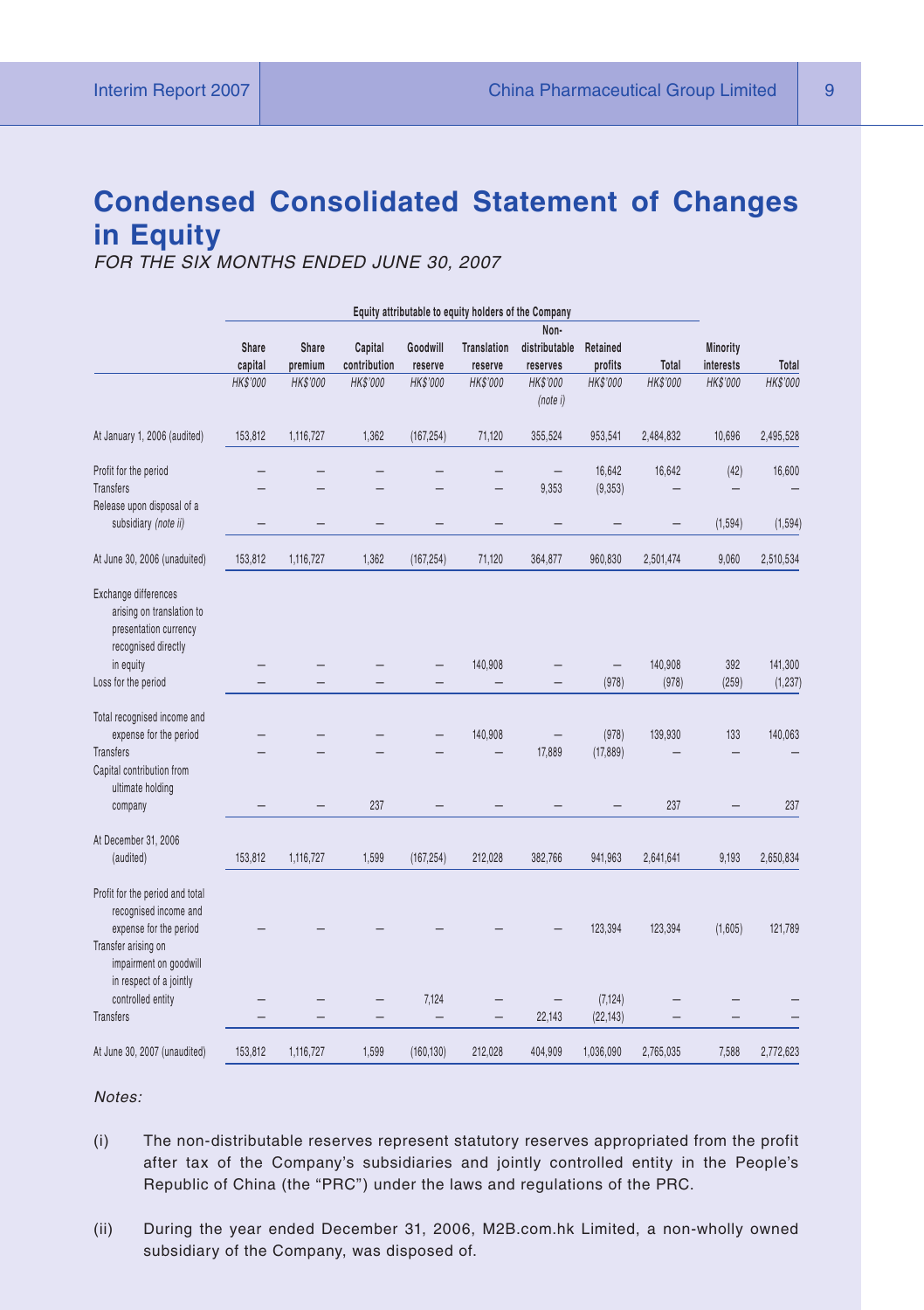# **Condensed Consolidated Cash Flow Statement**

*FOR THE SIX MONTHS ENDED JUNE 30, 2007*

|                                                                                                                | For the six months |             |  |
|----------------------------------------------------------------------------------------------------------------|--------------------|-------------|--|
|                                                                                                                | ended June 30,     |             |  |
|                                                                                                                | 2007               | 2006        |  |
|                                                                                                                | <b>HK\$'000</b>    | HK\$'000    |  |
|                                                                                                                | (Unaudited)        | (Unaudited) |  |
| Net cash generated by operating activities                                                                     | 230,770            | 68,830      |  |
| Net cash used in investing activities:                                                                         |                    |             |  |
| Purchase of property, plant and equipment                                                                      | (167, 979)         | (126, 304)  |  |
| Purchase of intangible assets                                                                                  | (11, 539)          | (4,644)     |  |
| Proceeds from disposal of property, plant                                                                      |                    |             |  |
| and equipment                                                                                                  | 3,136              | 6           |  |
| Other investing cash flows                                                                                     | 857                | (6,836)     |  |
|                                                                                                                | (175, 525)         | (137, 778)  |  |
| Net cash used in financing activities:<br>Repayments of bank loans<br>Repayment of loans from ultimate holding | (436,000)          | (258, 373)  |  |
| company                                                                                                        | (50,000)           |             |  |
| Repayment of loan from a related company                                                                       | (20,000)           |             |  |
| New bank loans raised                                                                                          | 398,000            | 272,727     |  |
| Loan raised from a related company                                                                             | 126,000            |             |  |
| Other financing cash flows                                                                                     | (54, 901)          | (48, 115)   |  |
|                                                                                                                | (36, 901)          | (33,761)    |  |
| Net increase (decrease) in cash and cash                                                                       |                    |             |  |
| equivalents                                                                                                    | 18,344             | (102, 709)  |  |
| Cash and cash equivalents at January 1                                                                         | 387,405            | 472,706     |  |
| Cash and cash equivalents at June 30,                                                                          |                    |             |  |
| represented by bank balances and cash                                                                          | 405,749            | 369,997     |  |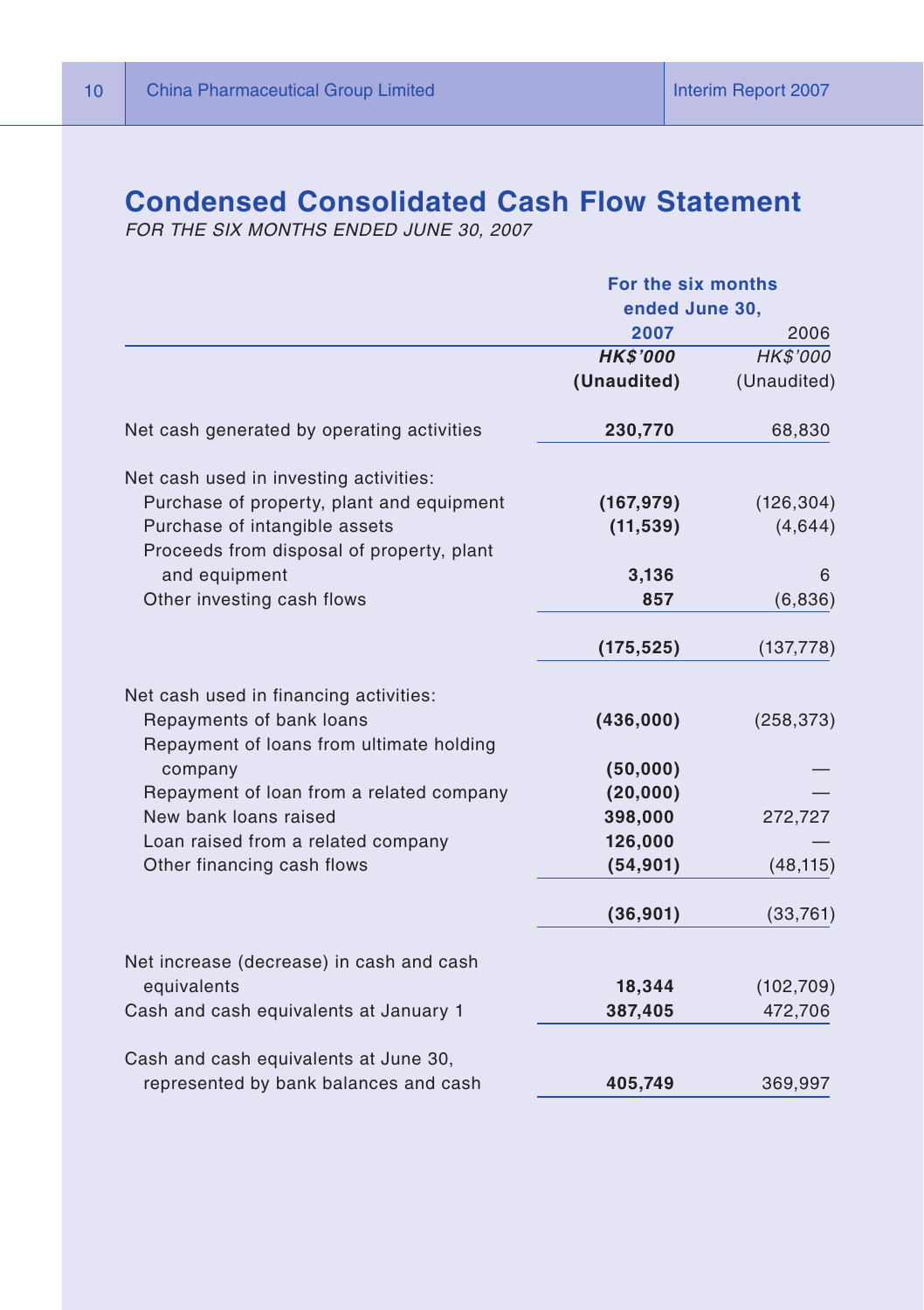# **Notes to the Condensed Consolidated Financial Statements**

*FOR THE SIX MONTHS ENDED JUNE 30, 2007*

#### **1. Basis of preparation**

The condensed consolidated financial statements have been prepared in accordance with the applicable disclosure requirements of Appendix 16 to the Rules Governing the Listing of Securities on The Stock Exchange of Hong Kong Limited (the "Listing Rules") and with Hong Kong Accounting Standard ("HKAS") 34 "Interim Financial Reporting" issued by the Hong Kong Institute of Certified Public Accountants (the "HKICPA").

#### **2. Principal accounting policies**

The condensed consolidated financial statements have been prepared on the historical cost basis.

The accounting policies used in the condensed consolidated financial statements are consistent with those followed in the preparation of the annual financial statements of the Company and its subsidiaries (the "Group") for the year ended December 31, 2006.

In the current interim period, the Group has applied, for the first time, a new standard, amendment and interpretations ("new HKFRSs") issued by the HKICPA, which are effective for the Group's financial year beginning January 1, 2007.

The adoption of these new HKFRSs had no material effect on the results or financial position of the Group for the current or prior accounting periods. Accordingly, no prior period adjustment has been recognised.

The Group has not early applied the following new or revised standards or interpretations that have been issued but are not yet effective.

| HKAS 23 (Revised)    | Borrowing Costs <sup>1</sup>                                |
|----------------------|-------------------------------------------------------------|
| HKFRS 8              | Operating Segments <sup>1</sup>                             |
| $HK(IFRIC)$ — Int 11 | HKFRS 2: Group and Treasury Share Transactions <sup>2</sup> |
| $HK(IFRIC)$ — Int 12 | Service Concession Arrangements <sup>3</sup>                |

- 1 Effective for annual periods beginning on or after January 1, 2009
- <sup>2</sup> Effective for annual periods beginning on or after March 1, 2007
- <sup>3</sup> Effective for annual periods beginning on or after January 1, 2008

The directors of the Company anticipate that the application of these standards or interpretations will have no material impact on the results and the financial position of the Group.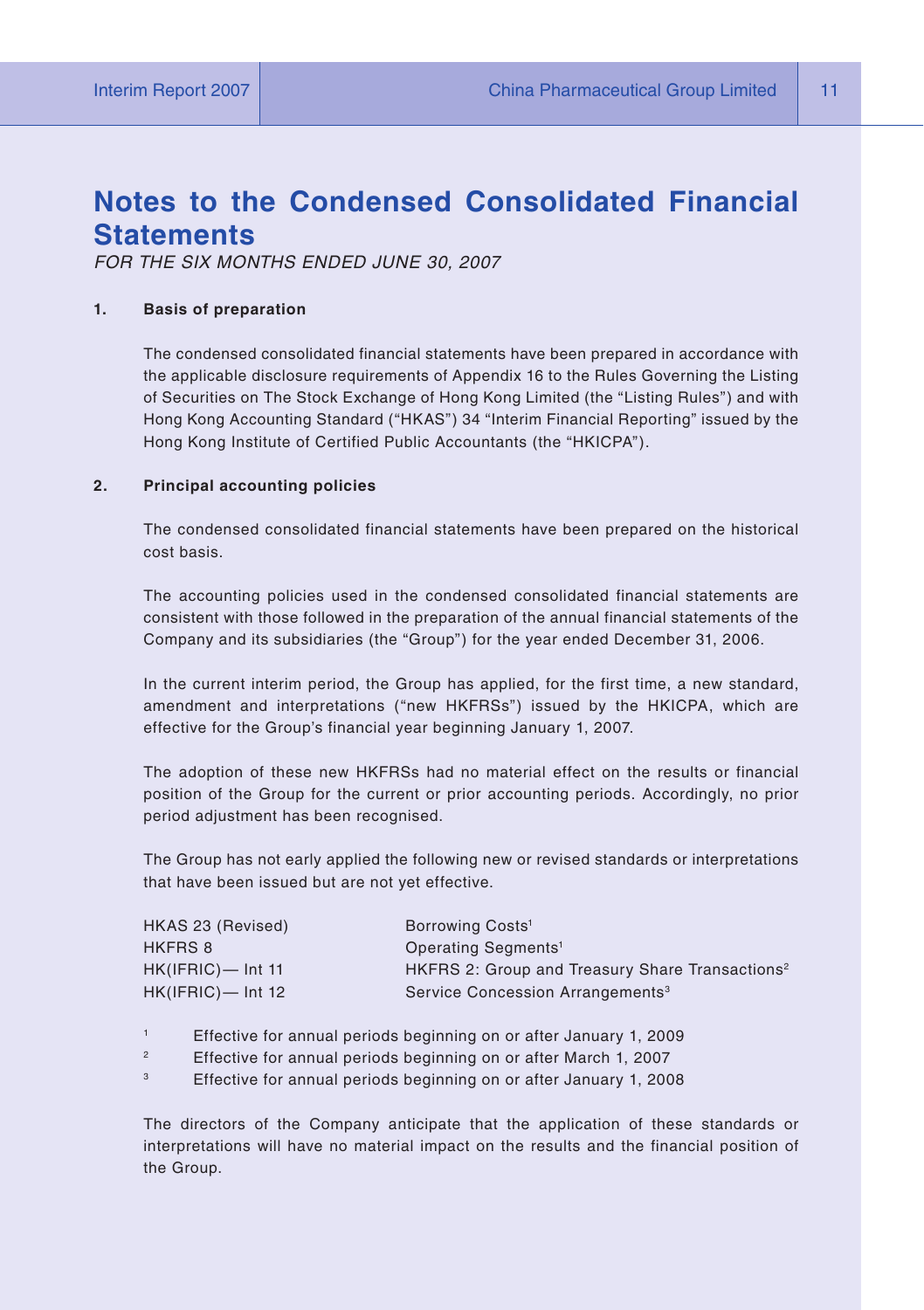#### **3. Segmental information**

#### *Business segments*

The Group reports its primary segment information by products, namely bulk drugs (including penicillin series, cephalosporin series and vitamin C series), finished drugs and others. Segment information about these products is presented below:

#### **For the six months ended June 30, 2007**

|                      |                   | <b>Bulk Drugs</b>    |                |                 |                 |                     |                     |
|----------------------|-------------------|----------------------|----------------|-----------------|-----------------|---------------------|---------------------|
|                      | <b>Penicillin</b> | <b>Cephalosporin</b> | Vitamin C      | <b>Finished</b> |                 |                     |                     |
|                      | series            | series               | series         | <b>Drugs</b>    | <b>Others</b>   | <b>Eliminations</b> | <b>Consolidated</b> |
|                      | <b>HK\$'000</b>   | <b>HK\$'000</b>      | <b>HKS'000</b> | <b>HK\$'000</b> | <b>HK\$'000</b> | <b>HK\$'000</b>     | <b>HK\$'000</b>     |
|                      | (unaudited)       | (unaudited)          | (unaudited)    | (unaudited)     | (unaudited)     | (unaudited)         | (unaudited)         |
| <b>REVENUE</b>       |                   |                      |                |                 |                 |                     |                     |
| External sales       | 822.884           | 338.015              | 470.995        | 660,901         | 16,256          |                     | 2,309,051           |
| Inter-segment sales  | 175.132           | 15,130               | 600            |                 | 70              | (190, 932)          |                     |
| <b>TOTAL REVENUE</b> | 998.016           | 353.145              | 471.595        | 660,901         | 16,326          | (190, 932)          | 2.309.051           |

Inter-segment sales are charged at prevailing market rates.

| SEGMENT RESULTS       | 188,199 | 11,178 | 47,835 | (35,900) | (10, 981) | 200,331   |
|-----------------------|---------|--------|--------|----------|-----------|-----------|
| Unallocated income    |         |        |        |          |           | 54        |
| Unallocated corporate |         |        |        |          |           |           |
| expenses              |         |        |        |          |           | (8, 423)  |
| Operating profit      |         |        |        |          |           | 191,962   |
| Share of results of a |         |        |        |          |           |           |
| jointly               |         |        |        |          |           |           |
| controlled entity     |         |        |        |          | (4, 593)  | (4, 593)  |
| Finance costs         |         |        |        |          |           | (55,075)  |
| Profit before tax     |         |        |        |          |           | 132,294   |
| Income tax expense    |         |        |        |          |           | (10, 505) |
| Profit for the period |         |        |        |          |           | 121,789   |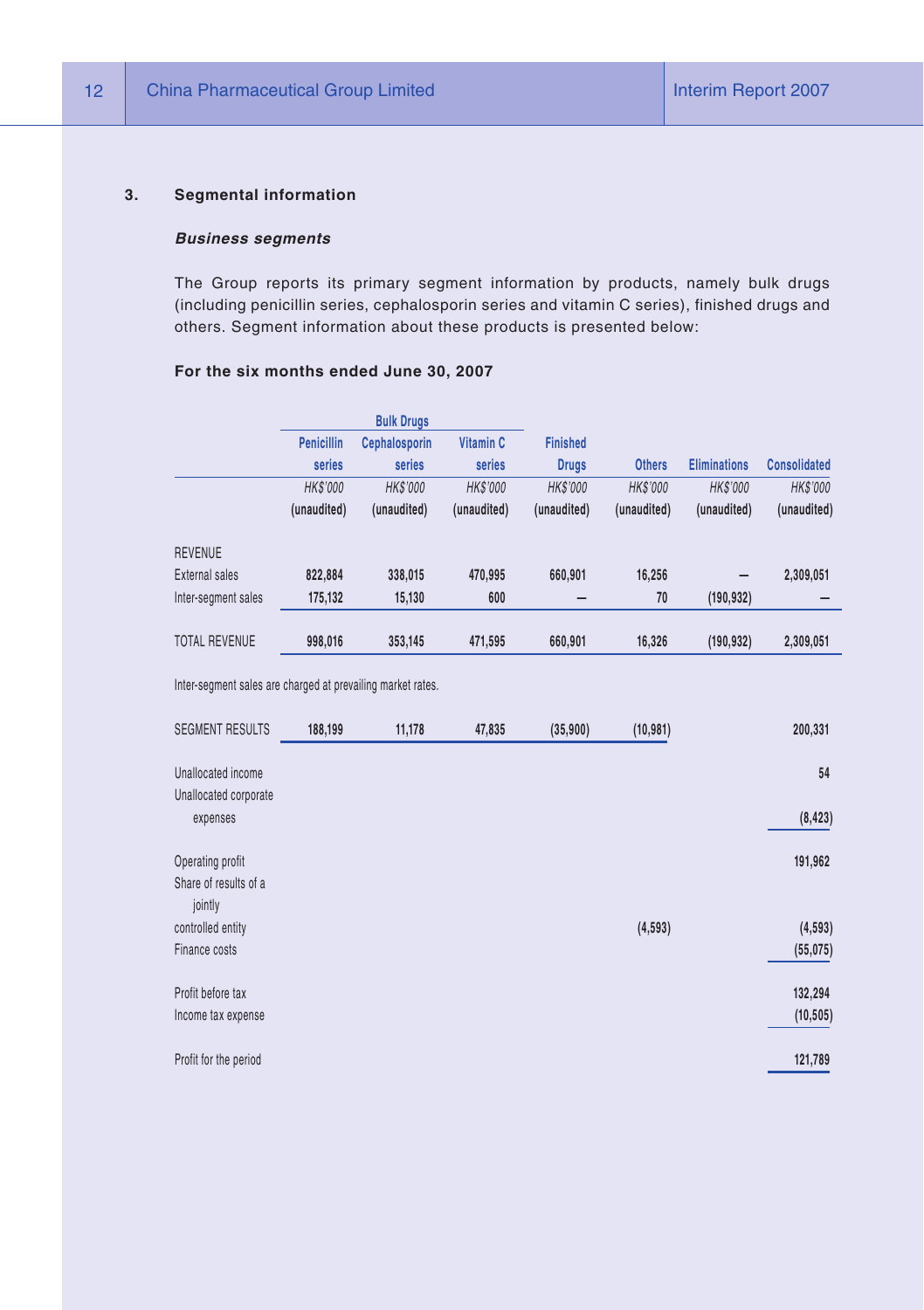#### **For the six months ended June 30, 2006**

|                                                             |                 | <b>Bulk Drugs</b> |             |                 |                 |              |                 |
|-------------------------------------------------------------|-----------------|-------------------|-------------|-----------------|-----------------|--------------|-----------------|
|                                                             | Penicillin      | Cephalosporin     | Vitamin C   | Finished        |                 |              |                 |
|                                                             | series          | series            | series      | Drugs           | Others          | Eliminations | Consolidated    |
|                                                             | <b>HK\$'000</b> | HK\$'000          | HK\$'000    | <b>HK\$'000</b> | <b>HK\$'000</b> | HK\$'000     | <b>HK\$'000</b> |
|                                                             | (unaudited)     | (unaudited)       | (unaudited) | (unaudited)     | (unaudited)     | (unaudited)  | (unaudited)     |
| <b>REVENUE</b>                                              |                 |                   |             |                 |                 |              |                 |
| External sales                                              | 442,370         | 361,006           | 303,111     | 636,057         | 7,090           |              | 1,749,634       |
| Inter-segment sales                                         | 104,552         | 57,217            | 319         |                 |                 | (162, 088)   |                 |
| <b>TOTAL REVENUE</b>                                        | 546,922         | 418,223           | 303,430     | 636,057         | 7,090           | (162,088)    | 1,749,634       |
| Inter-segment sales are charged at prevailing market rates. |                 |                   |             |                 |                 |              |                 |
| <b>SEGMENT RESULTS</b>                                      | 24,196          | 33,570            | 2,581       | 26,972          | (12, 176)       |              | 75,143          |
| Unallocated income                                          |                 |                   |             |                 |                 |              | 269             |
| Unallocated corporate                                       |                 |                   |             |                 |                 |              |                 |
| expenses                                                    |                 |                   |             |                 |                 |              | (8, 412)        |
| Operating profit                                            |                 |                   |             |                 |                 |              | 67,000          |
| Share of results of a                                       |                 |                   |             |                 |                 |              |                 |
| jointly controlled                                          |                 |                   |             |                 |                 |              |                 |
| entity                                                      |                 |                   |             |                 | 783             |              | 783             |
| Finance costs                                               |                 |                   |             |                 |                 |              | (48, 115)       |
| Profit before tax                                           |                 |                   |             |                 |                 |              | 19,668          |
| Income tax expense                                          |                 |                   |             |                 |                 |              | (3,068)         |
| Profit for the period                                       |                 |                   |             |                 |                 |              | 16,600          |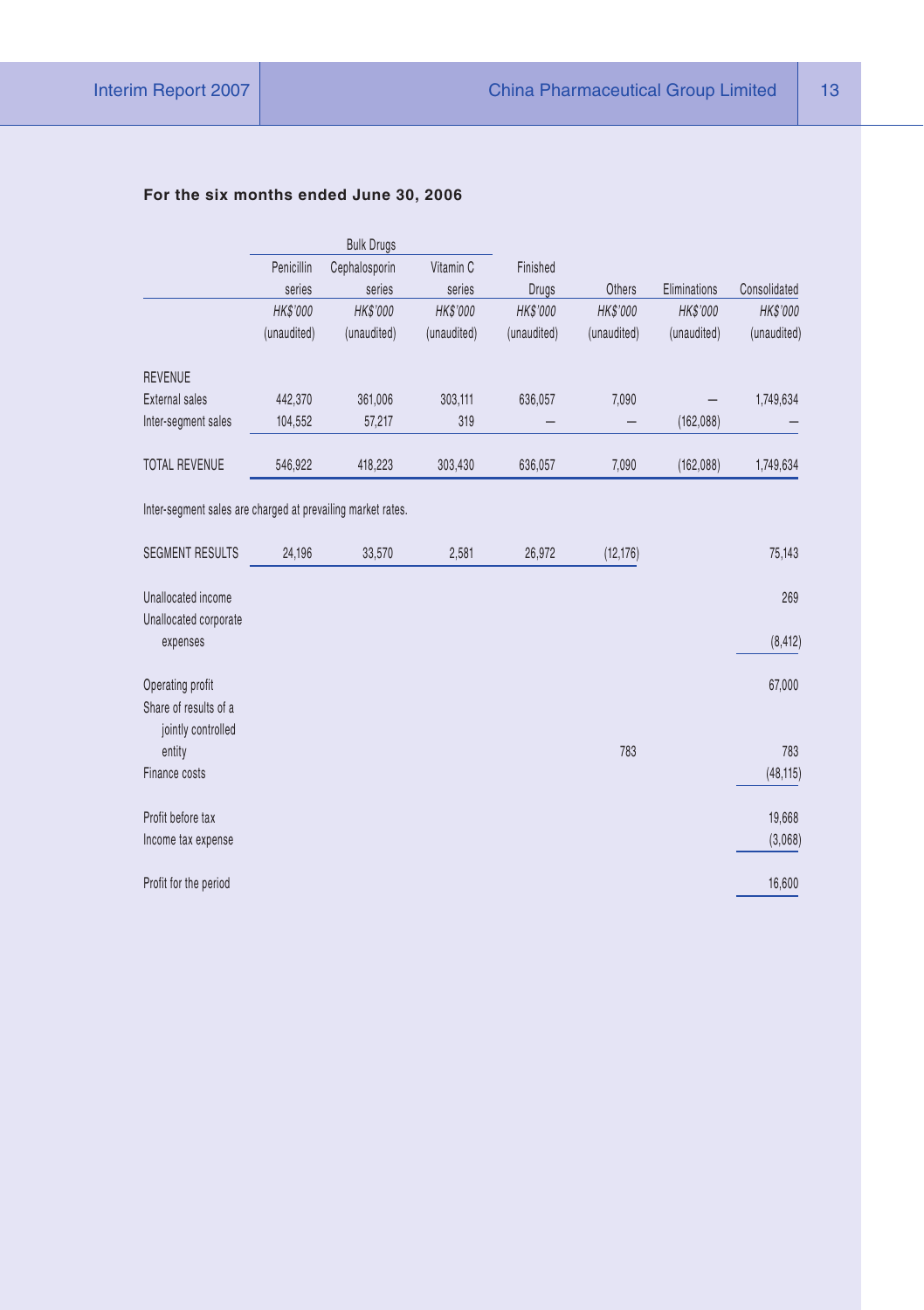#### *Geographical segments*

The following is an analysis of the Group's revenue by geographical market for the period under review:

|                                            | For the six months ended June 30, |             |  |
|--------------------------------------------|-----------------------------------|-------------|--|
|                                            | 2007                              | 2006        |  |
|                                            | <b>HK\$'000</b>                   | HK\$'000    |  |
|                                            | (unaudited)                       | (unaudited) |  |
| The People's Republic of China (the "PRC") | 1,469,740                         | 1,226,593   |  |
| Asia other than the PRC                    | 560,423                           | 284,474     |  |
| Europe                                     | 143,908                           | 125,573     |  |
| America                                    | 120,457                           | 103,136     |  |
| Others                                     | 14,523                            | 9,858       |  |
|                                            | 2.309.051                         | 1.749.634   |  |

#### **4. Profit before tax**

|                                                                      | For the six months ended June 30, |             |  |
|----------------------------------------------------------------------|-----------------------------------|-------------|--|
|                                                                      | 2007                              | 2006        |  |
|                                                                      | <b>HK\$'000</b>                   | HK\$'000    |  |
|                                                                      | (unaudited)                       | (unaudited) |  |
| Profit before tax has been arrived at after<br>charging (crediting): |                                   |             |  |
| Amortisation of intangible assets                                    | 11,775                            | 10,297      |  |
| Amortisation of prepaid lease payments                               | 2,280                             | 2,087       |  |
| Depreciation of property, plant and equipment                        | 174,693                           | 153,297     |  |
| Employee benefits expenses, including those                          |                                   |             |  |
| of directors (Note)                                                  | 201,509                           | 137,712     |  |
| Contribution to retirement benefits schemes,                         |                                   |             |  |
| including those of directors                                         | 33,487                            | 23,335      |  |
| Loss on disposal of property, plant and                              |                                   |             |  |
| equipment, included in other expenses                                | 25,145                            | 29          |  |
| Research and development expenses                                    | 4,031                             | 3,626       |  |
| Share of tax of a jointly controlled entity,                         |                                   |             |  |
| included in share of results of a jointly                            |                                   |             |  |
| controlled entity                                                    |                                   | 187         |  |
| Interest income                                                      | (1, 195)                          | (1, 517)    |  |

*Note:* The amount for the current period includes a half-year bonus of HK\$39,695,000 (1.1.2006 to 6.30.2006: Nil).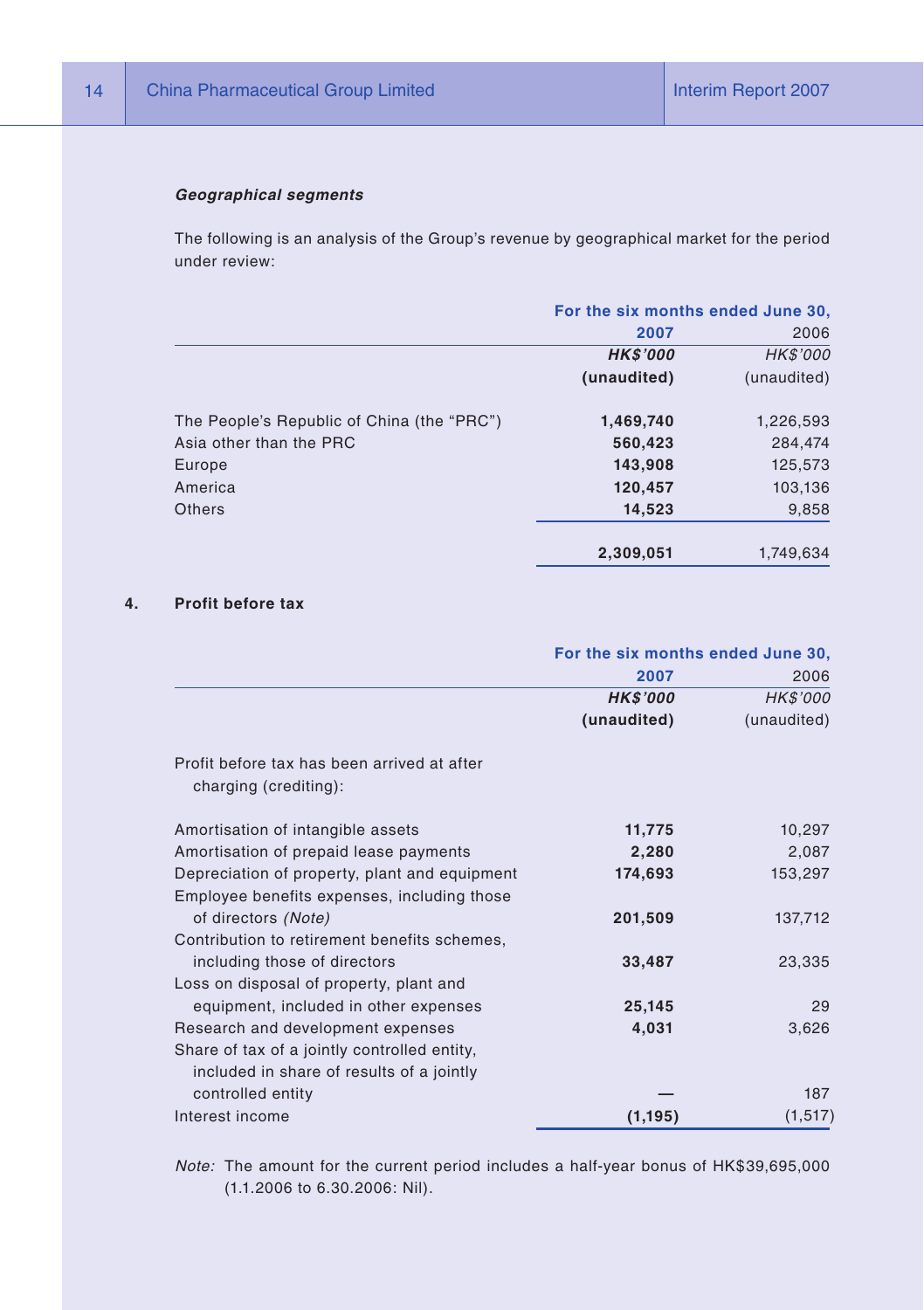#### **5. Income tax expense**

|                                   | For the six months ended June 30, |             |  |
|-----------------------------------|-----------------------------------|-------------|--|
|                                   | 2007<br>2006                      |             |  |
|                                   | <b>HK\$'000</b>                   | HK\$'000    |  |
|                                   | (unaudited)                       | (unaudited) |  |
| PRC Foreign Enterprise Income Tax |                                   |             |  |
| - current year                    | 14,619                            | 3,068       |  |
| - underprovision in prior years   | 886                               |             |  |
| $-$ tax refund                    | (5,000)                           |             |  |
|                                   | 10,505                            | 3,068       |  |

No Hong Kong Profits Tax is payable by the Company nor its Hong Kong subsidiaries since they either had no assessable profits or incurred tax losses for both periods. The tax charge for the period arose from taxation on its subsidiaries established in the PRC.

Pursuant to the relevant laws and regulations in the PRC, certain subsidiaries of the Company are entitled to exemption and relief from PRC Foreign Enterprise Income Tax starting from their first profit-making years.

In addition, pursuant to an approval granted by the relevant tax authority, a subsidiary of the Company was granted tax refund on the basis that the subsidiary of the Company has, instead of making distributions to its foreign shareholders, re-invested certain distributable reserves as capital contribution to a PRC subsidiary set up in previous years.

The tax charge for the period represents income tax provision which has taken into account of the above mentioned tax incentive.

As at June 30, 2007, the Group had unused tax losses of approximately HK\$197,751,000 (12.31.2006: HK\$141,262,000) available for offset against future profits. No deferred tax asset has been recognised in respect of such losses due to the unpredictability of future profit streams. The unrecognised tax losses will expire in 2012.

There was no other significant unprovided deferred tax for the period or at the balance sheet date.

#### **6. Dividend**

No dividend was paid during the period. The directors do not recommend the payment of an interim dividend.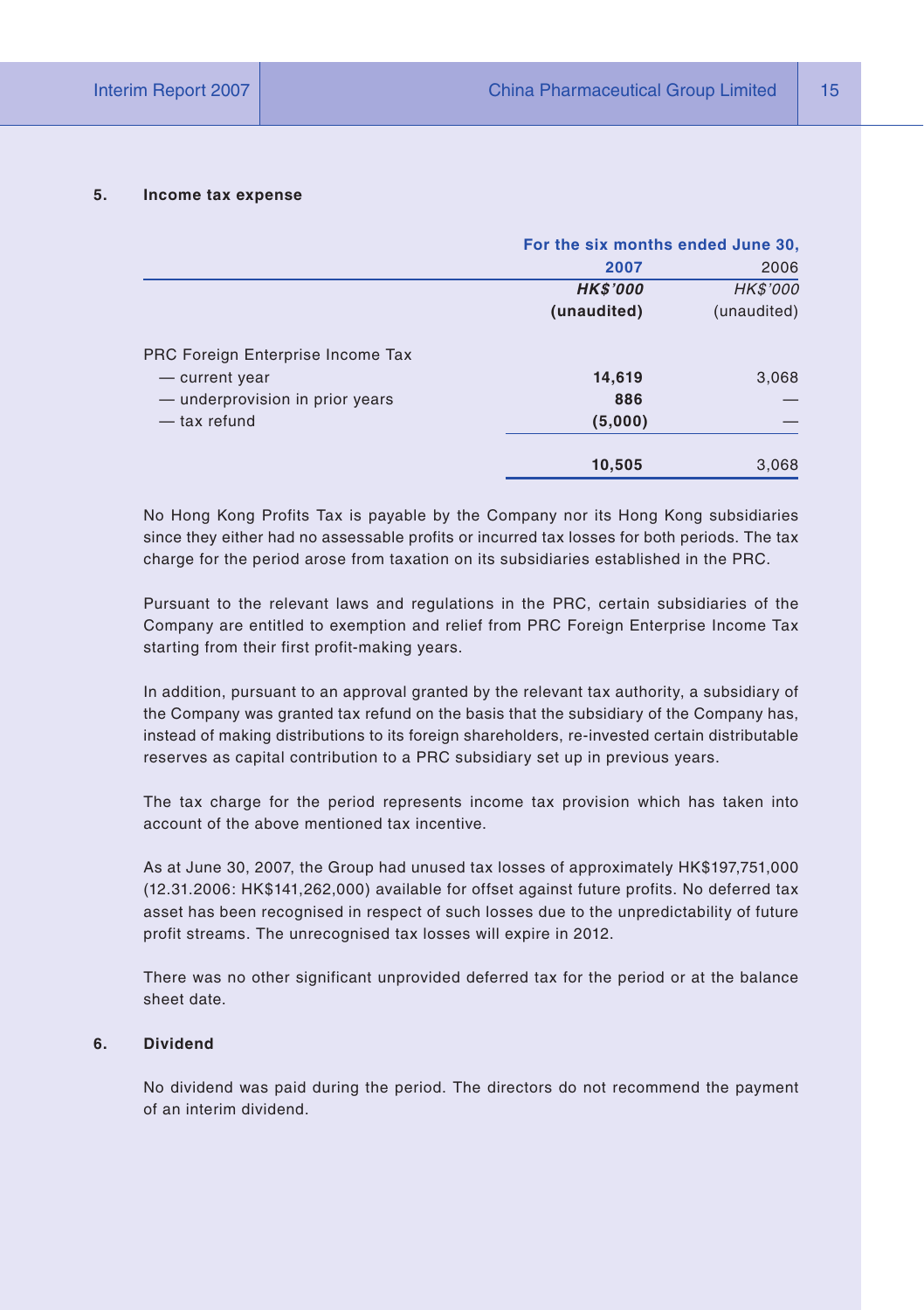#### **7. Earnings per share**

The calculation of the basic earnings per share for the six months ended June 30, 2007 is based on the unaudited profit for the period attributable to equity holders of the Company of approximately HK\$123,394,000 (1.1.2006 to 6.30.2006: HK\$16,642,000) and the 1,538,124,661 shares (1.1.2006 to 6.30.2006: 1,538,124,661 shares) in issue during the period.

No diluted earnings per share has been presented for the six months ended June 30, 2006 and 2007 as there were no potential ordinary shares in issue during both periods.

#### **8. Property, plant and equipment**

During the period, the Group acquired approximately HK\$244,998,000 (1.1.2006 to 12.31.2006: HK\$231,141,000) of property, plant and equipment in order to upgrade its manufacturing capabilities.

In addition, the Group disposed of certain property, plant and equipment with a carrying amount of approximately HK\$30,543,000 (1.1.2006 to 6.30.2006: HK\$1,364,000), resulting in a loss on disposal of approximately HK\$25,145,000 (1.1.2006 to 6.30.2006: HK\$29,000).

#### **9. Pledged bank deposits**

As at June 30, 2007, the Group has pledged bank deposits to banks for the acquisition of property, plant and equipment of approximately HK\$772,000 (12.31.2006: HK\$1,312,000) and the deposits were classified as non-current assets.

As at December 31, 2006, the Group also pledged approximately HK\$2,792,000 deposits to banks to secure short-term banking facilities granted to the Group and the deposits were classified as current assets. The pledges were released during the current period.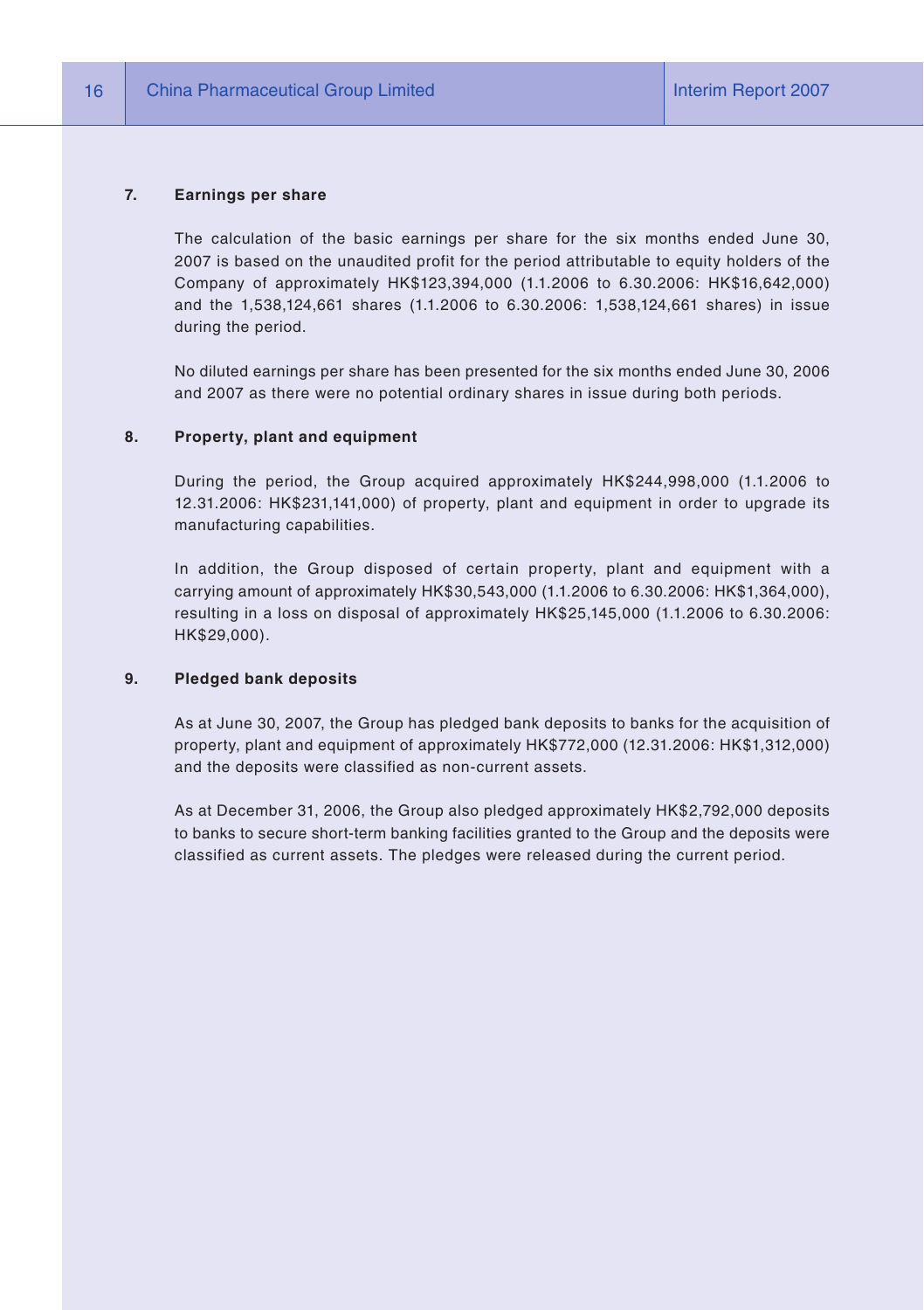# **As at** As at **June 30,** December 31, **2007** 2006 *HK\$'000 HK\$'000* **(unaudited)** (audited) Trade receivables **562,447** 497,288 Bills receivables **168,680** 98,501 **731,127** 595,789 Other receivables **107,694** 77,200 **838,821** 672,989

#### **10. Trade and other receivables/Bills receivables**

The Group allows a credit period from 30 days to 90 days to its trade customers. The following is an aged analysis of trade receivables net of impairment losses and bills receivables at the balance sheet date:

|                 | As at           | As at        |
|-----------------|-----------------|--------------|
|                 | <b>June 30,</b> | December 31, |
|                 | 2007            | 2006         |
|                 | <b>HK\$'000</b> | HK\$'000     |
|                 | (unaudited)     | (audited)    |
| 0 to 90 days    | 703,035         | 559,880      |
| 91 to 180 days  | 27,122          | 35,731       |
| 181 to 365 days | 970             | 178          |
|                 | 731,127         | 595,789      |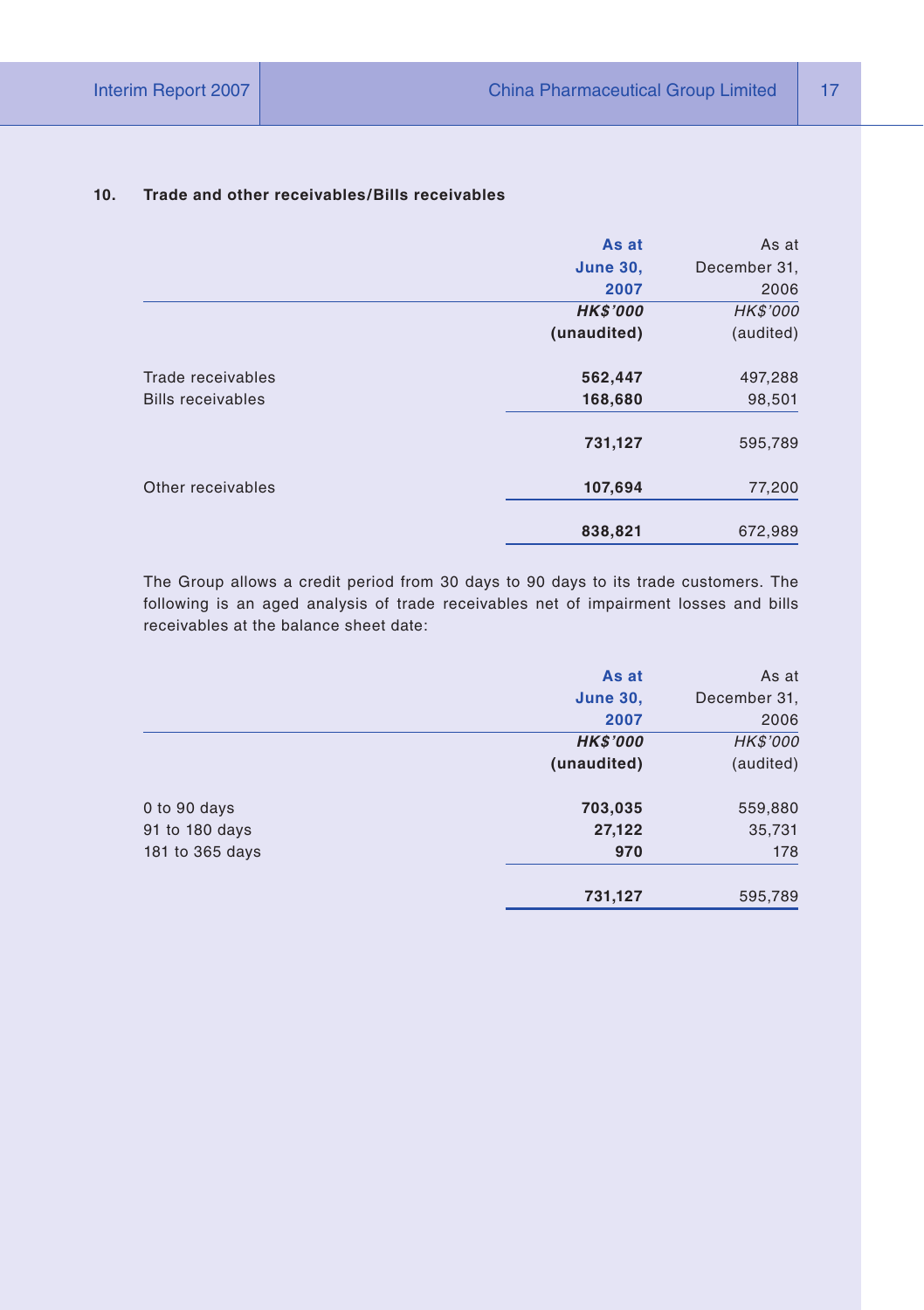#### **11. Related party disclosures**

During the period, the Group had significant transactions and balances with related parties, some of which are also deemed to be connected parties pursuant to the Listing Rules. The significant transactions with these companies during the period, and balances with them at the balance sheet date, are as follows:

#### *(I) Connected parties*

|                                                                     | Nature of                                                                         |                                   |              |
|---------------------------------------------------------------------|-----------------------------------------------------------------------------------|-----------------------------------|--------------|
| Name of                                                             | transactions/                                                                     | For the six months ended June 30, |              |
| company                                                             | balances                                                                          | 2007                              | 2006         |
|                                                                     |                                                                                   | <b>HK\$'000</b>                   | HK\$'000     |
|                                                                     |                                                                                   | (unaudited)                       | (unaudited)  |
| Shijiazhuang                                                        | Purchase of raw                                                                   |                                   |              |
| Pharmaceutical<br>Group Company                                     | materials (Note i)<br>Sale of steam                                               | 176,244                           | 132,391      |
| Limited<br>("SPG") and its                                          | (Note i)<br>Rental expenses                                                       | 5,607                             | 633          |
| subsidiaries,<br>excluding the<br>Group (the "SPG<br>Group") (Note) | (Note ii)<br>Interest expenses<br>on loans from<br>immediate/<br>ultimate holding | 2,570                             | 2,877        |
|                                                                     | company                                                                           | 2,165                             | 1,043        |
|                                                                     |                                                                                   | As at                             | As at        |
|                                                                     |                                                                                   | <b>June 30,</b>                   | December 31, |
|                                                                     |                                                                                   | 2007                              | 2006         |
|                                                                     |                                                                                   | <b>HK\$'000</b>                   | HK\$'000     |
|                                                                     |                                                                                   | (unaudited)                       | (audited)    |
| Balance due from (to) the SPG Group                                 |                                                                                   |                                   |              |
| - trade receivables (Note iv)                                       |                                                                                   | 14,361                            | 2,660        |
| - trade payables (Note iv)                                          |                                                                                   | (7,017)                           | (11, 360)    |
| - other payables (Note iv)                                          |                                                                                   | (11, 759)                         | (10, 454)    |
| - interest-free short-term loans<br>(Note iv)                       |                                                                                   | (9,667)                           |              |
| - interest-free long-term loans                                     |                                                                                   |                                   | (9, 493)     |
| - other long-term loans (Note iii)                                  |                                                                                   | (126,000)                         | (70,000)     |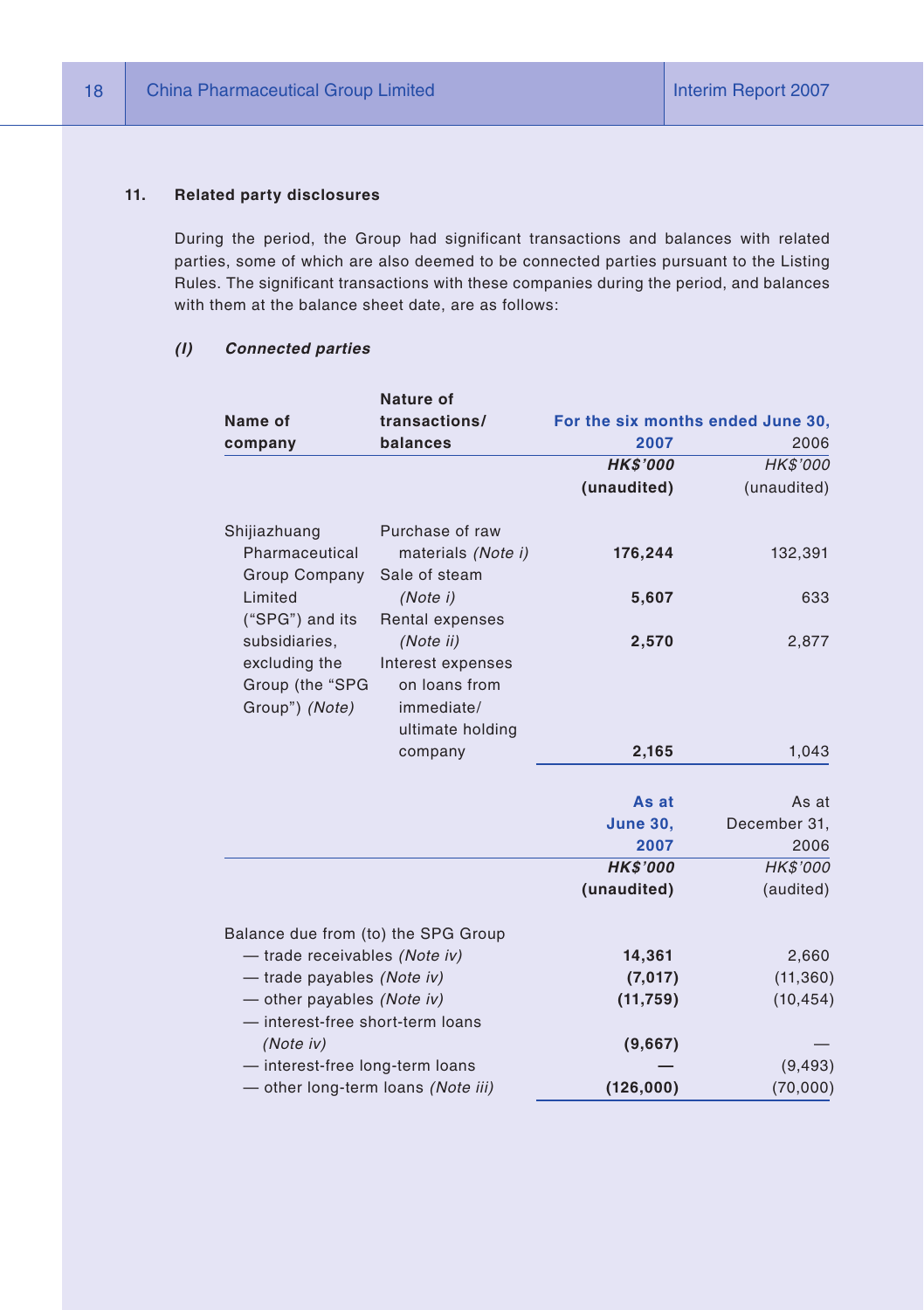*Note:* On or before June 25, 2007, SPG was the ultimate holding company of the Company and owned approximately 50.93% of the issued share capital of the Company. On June 26, 2007, Legend Holdings Limited, an investment holding company established in the PRC, acquired the entire interest of SPG from State-owned Assets Supervision and Administration Committee of Shijiazhuang Municipal People's Government and became the ultimate holding company of the Company with effect on that date.

With reference to the announcement of the Company dated April 25, 2007, a facility in the aggregate amount of RMB510,000,000 is made available by a bank in the PRC to SPG and certain subsidiaries of the Company for RMB150,000,000 and RMB360,000,000, respectively. The facility is a general working capital facility for one year from April 25, 2007. As a condition under the facility, SPG has pledged 600,589,874 ordinary shares of the Company (representing approximately 39.05% of the issued share capital of the Company) in favour of the bank as security. At June 30, 2007, the extent of such facility utilised by the Group amounted to HK\$110,000,000.

As at June 30, 2007, SPG had also given corporate guarantees to banks in the PRC to secure the loan facilities to the extent of HK\$320,000,000 (12.31.2006: HK\$57,416,000) granted to the Group.

|                               | Nature of                         |                                   |              |
|-------------------------------|-----------------------------------|-----------------------------------|--------------|
| Name of                       | transactions/                     | For the six months ended June 30, |              |
| company                       | balances                          | 2007                              | 2006         |
|                               |                                   | <b>HK\$'000</b>                   | HK\$'000     |
|                               |                                   | (unaudited)                       | (unaudited)  |
| Hebei Huarong                 | Purchase of raw                   |                                   |              |
| Pharmaceutical<br>Co., Ltd.   | materials (Note i)<br>Sale of raw | 19,222                            | 13,211       |
| ("Huarong"),<br>a jointly     | materials (Note i)                | 2,298                             |              |
| controlled                    | Provision of utility              |                                   |              |
| entity of the                 | services by the                   |                                   |              |
| Group                         | Group (Note v)                    | 4,755                             | 4,649        |
|                               |                                   | As at                             | As at        |
|                               |                                   | <b>June 30,</b>                   | December 31, |
|                               |                                   | 2007                              | 2006         |
|                               |                                   | <b>HK\$'000</b>                   | HK\$'000     |
|                               |                                   | (unaudited)                       | (audited)    |
| Balance due from Huarong      |                                   |                                   |              |
| - dividend receivables        |                                   | 6,122                             | 6,122        |
| - other receivables (Note iv) |                                   | 9,178                             | 7,033        |

#### *(II) Related parties, other than connected parties*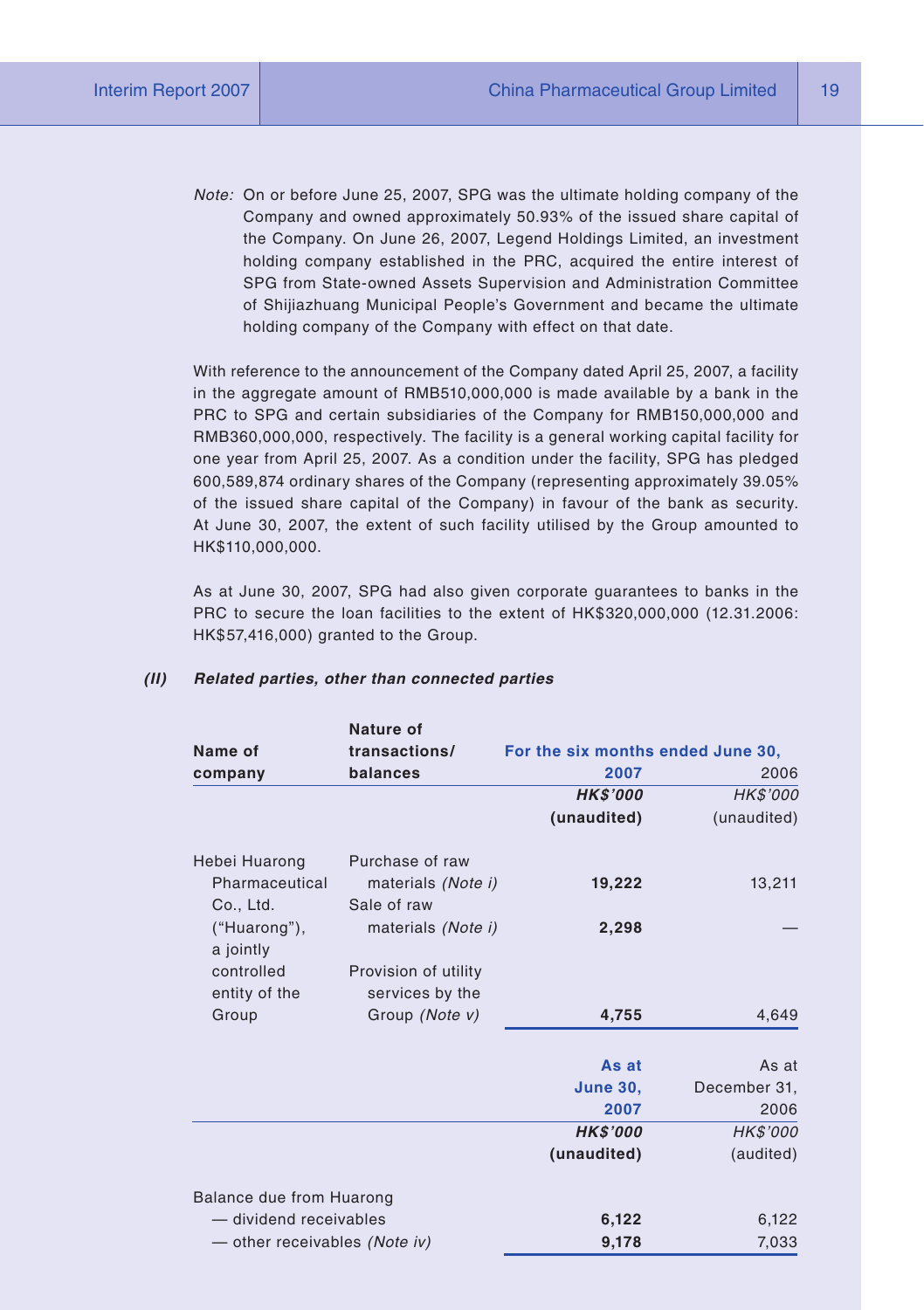#### *(III) Other state-owned entities in the PRC*

The Group operates in an economic regime currently predominated by entities directly or indirectly owned by the PRC government through its government authorities, agencies, affiliations and other organisations ("state-owned entities"). Transactions with other state-owned entities include but are not limited to the followings:

- lending and deposit taking;
- taking and placing of inter-bank balances;
- purchase, sale and leases of property and other assets; and
- rendering and receiving of utilities and other services.

These transactions are conducted in the ordinary course of the Group's business on terms similar to those that would have been entered into with non-state-owned entities. The Group has also established its pricing strategy and approval processes for major products and services, such as loans, deposits and commission income. Such pricing strategy and approval processes do not depend on whether the customers are state-owned entities or not. Having due regard to the substance of the relationship, the directors of the Company are of the opinion that none of these transactions are material related party transactions that require separate disclosure.

#### *(IV) Remuneration of key management personnel*

The remuneration of key management personnel of the Group during the period was as follows:

|                          |                | For the six months ended June 30, |  |
|--------------------------|----------------|-----------------------------------|--|
|                          | 2007           | 2006                              |  |
|                          | <b>HKS'000</b> | HK\$'000                          |  |
|                          | (unaudited)    | (unaudited)                       |  |
| Short-term benefits      | 4,406          | 5,044                             |  |
| Post-employment benefits | 234            | 284                               |  |
|                          | 4,640          | 5,328                             |  |

The above remuneration is determined by the remuneration committee having regard to the Group's operating results, performance of individuals and market trends.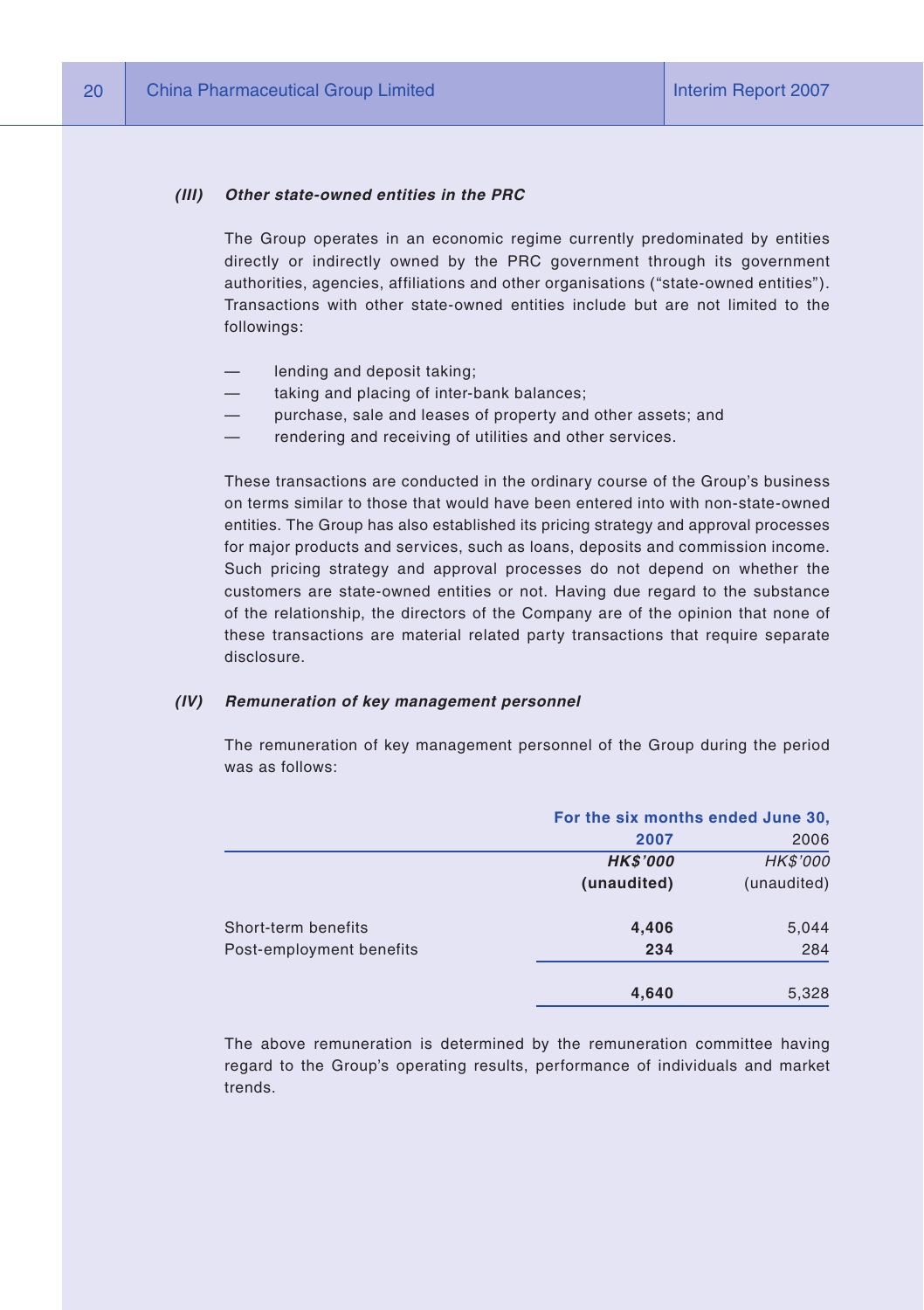*Notes:*

- (i) The transactions were carried out with reference to the market prices.
- (ii) Rental expenses were paid in accordance with the tenancy agreements.
- (iii) Loans are interest bearing at prevailing market rates.
- (iv) At the balance sheet date, the amounts were aged within one year. The directors consider that the carrying amounts of the balances approximate their fair values.
- (v) The transactions were carried out based on the actual costs of utilities incurred by the Group.

#### **12. Trade and other payables/Bills payables**

|                       | As at           | As at        |
|-----------------------|-----------------|--------------|
|                       | <b>June 30,</b> | December 31, |
|                       | 2007            | 2006         |
|                       | <b>HK\$'000</b> | HK\$'000     |
|                       | (unaudited)     | (audited)    |
| Trade payables        | 391,111         | 406,100      |
| <b>Bills payables</b> | 139,501         | 223,118      |
|                       | 530,612         | 629,218      |
| Other payables        | 541,426         | 348,047      |
|                       | 1,072,038       | 977,265      |

The following is an aged analysis of trade and bills payables at the balance sheet date:

|                    | As at           | As at        |
|--------------------|-----------------|--------------|
|                    | <b>June 30,</b> | December 31, |
|                    | 2007            | 2006         |
|                    | <b>HK\$'000</b> | HK\$'000     |
|                    | (unaudited)     | (audited)    |
| 0 to 90 days       | 456,710         | 555,975      |
| 91 to 180 days     | 42,337          | 54,433       |
| 181 to 365 days    | 21,942          | 9,917        |
| More than 365 days | 9,623           | 8,893        |
|                    | 530,612         | 629.218      |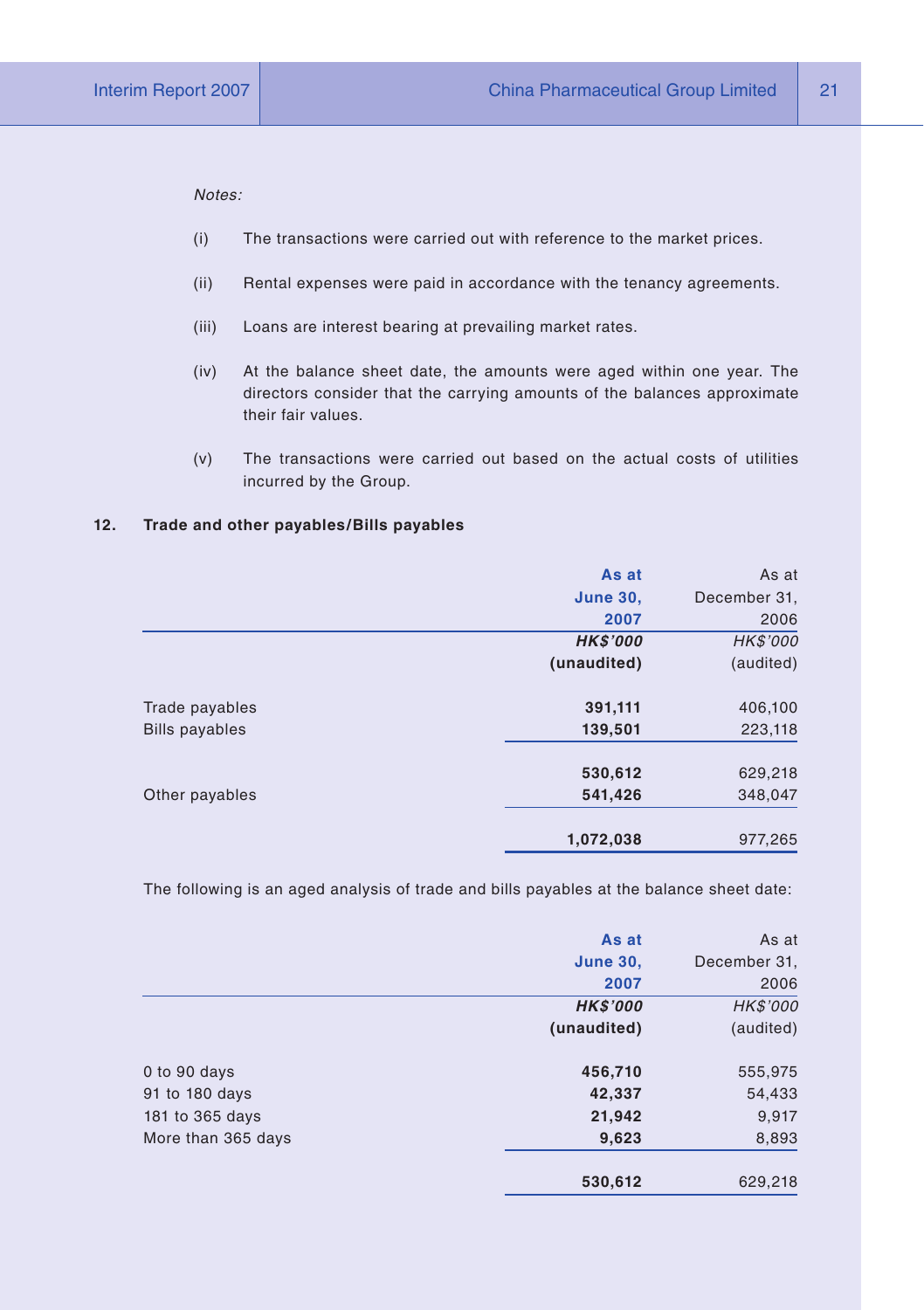#### **13. Unsecured bank loans**

During the period, the Group obtained new bank loans amounted to approximately HK\$398,000,000. The loans carry interest at prevailing market rates, ranging from 4.89% to 7.02% (12.31.2006: 4.47% to 6.76%) per annum and were used to finance the general operations of the Group and the acquisition of property, plant and equipment. In addition, the Group also repaid bank loans of approximately HK\$436,000,000 during the period.

#### **14. Capital commitments**

At the balance sheet date, the Group had the following capital commitments:

|                                                                                                                                              | As at           | As at        |
|----------------------------------------------------------------------------------------------------------------------------------------------|-----------------|--------------|
|                                                                                                                                              | <b>June 30,</b> | December 31, |
|                                                                                                                                              | 2007            | 2006         |
|                                                                                                                                              | <b>HK\$'000</b> | HK\$'000     |
|                                                                                                                                              | (unaudited)     | (audited)    |
| Capital expenditure contracted for but not<br>provided in the condensed consolidated<br>financial statements in respect of<br>acquisition of |                 |              |
| - property, plant and equipment                                                                                                              | 58,120          | 77,489       |
| - intangible assets                                                                                                                          | 7,356           | 6,817        |
|                                                                                                                                              | 65,476          | 84,306       |
| Capital expenditure authorised but not<br>contracted for in respect of acquisition of                                                        |                 |              |
| property, plant and equipment                                                                                                                | 3,436           | 3,016        |
|                                                                                                                                              |                 |              |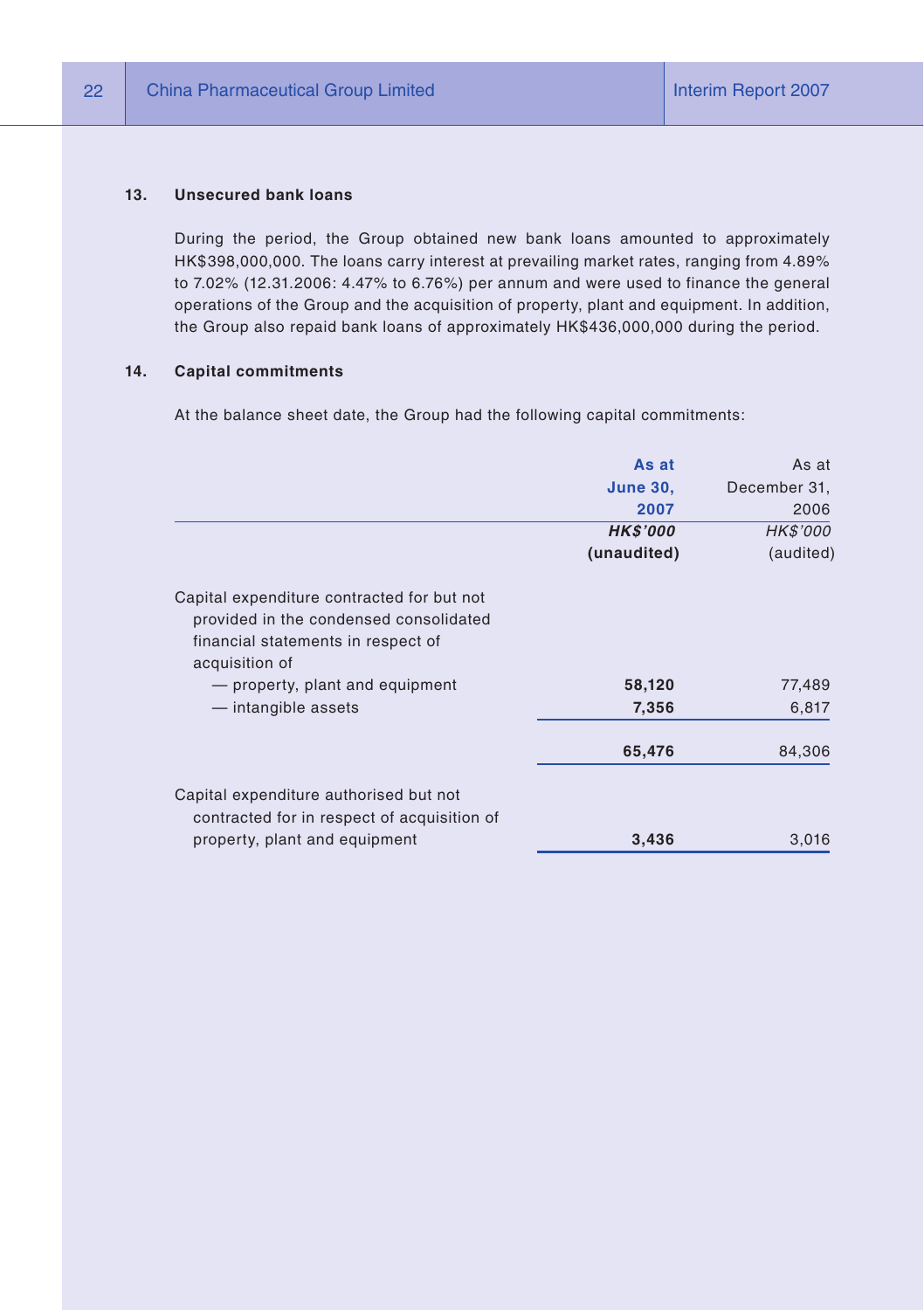#### **15. Contingent liabilities**

As disclosed in the announcement of the Company dated February 22, 2005, the Company and one of its subsidiaries are named as, among others, defendants in a number of antitrust complaints filed in The United States of America (the "United States"). These antitrust complaints alleged that certain manufacturers of vitamin C in the PRC have since at least December 2001 conspired to control prices and volumes of exports of vitamin C to the United States and elsewhere in the world and that as such have been in violation of the antitrust laws of the United States. It is alleged in the antitrust complaints that the purchasers of vitamin C in the United States paid more for vitamin C than they would have paid in the absence of the alleged conspiracy and therefore, suffered losses. The plaintiffs (purportedly as representatives of classes of similar plaintiffs) seek treble unspecified damages and other relief. Subsequent to the above-mentioned announcement, there were some other complaints with the same nature as the antitrust complaints filed in the United States. Up to the date of this report, four antitrust complaints have been served on the Company and three antitrust complaints have been served on the subsidiary. The legal adviser of the Group has successfully consolidated all such cases to be heard in the Federal Court of New York.

On May 3, 2006, the first court meeting was held before a judge of the U.S. District Court for the Eastern District of New York and legal advisers of the defendants and plaintiffs. In February 2007, the direct purchaser plaintiff amended its claim and requested that only direct purchasers of the vitamin C who had not entered into any agreements containing arbitration clauses could be part of the class of purchasers it sought to represent. On June 5, 2007, the court heard the defendants' motions to dismiss based on the legal principles of act of state, foreign sovereign compulsion and international comity. The court has taken those motions under advisement and it is not known when a ruling will be forthcoming.

Submissions concerning whether the direct purchaser case may proceed as a class action took place in May to August 2007. According to the latest timetable fixed by the court, fact discovery is scheduled to be concluded by February 29, 2008, expert discovery is scheduled to be concluded by September 19, 2008 and a pre-trail hearing will be held on November 11, 2008. The action is still in the stage of class discovery.

The directors and management of Company intend to contest the claims set out in the antitrust complaints vigorously. The Group has appointed legal advisers to advise them in the legal proceedings and the outcome of the antitrust complaints cannot be reliably estimated with reasonable certainty at this stage.

#### **16. Post balance sheet event**

On August 30, 2007, a subsidiary of the Company, Shijiazhuang Pharma Group Zhonghe Pharmaceutical (Inner Mongolia) Co. Limited, entered into a sale and purchase agreement with SPG, the immediate holding company, and Hebei Hong Yuan Chemical Co. Limited, a wholly owned subsidiary of SPG, (together the "Vendors") to conditionally acquire the entire equity interest in Shijiazhuang Pharma Group Inner Mongolia Zhongkang Sugar Co. Limited from the Vendors at an aggregate consideration of RMB130,000,000. Details of the transaction are set out in the announcement of the Company dated August 30, 2007.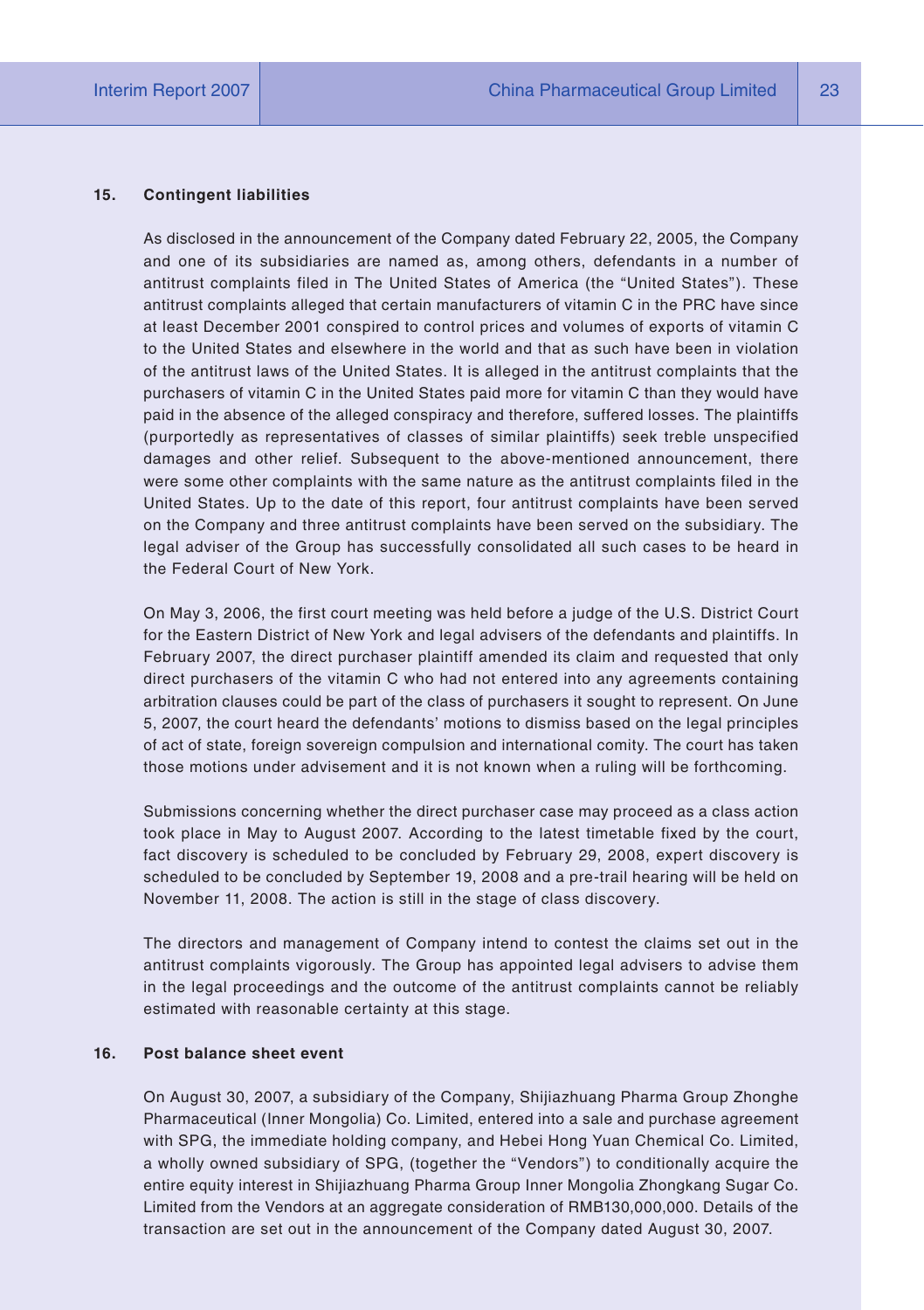# **Other Information**

#### **Directors' Interests in Shares, Underlying Shares and Debentures**

As at June 30, 2007, the interests of the directors and their associates in the shares, underlying shares and debentures of the Company and its associated corporations (within the meaning of Part XV of the Securities and Future Ordinance (the "SFO"), as recorded in the register maintained by the Company pursuant to Section 352 of the SFO, or as otherwise notified to the Company and The Stock Exchange of Hong Kong Limited (the ''Stock Exchange'') pursuant to the Model Code for Securities Transactions by Directors of Listed Companies (the ''Model Code'') contained in the Rules Governing the Listing of Securities on the Stock Exchange (the ''Listing Rules''), were as follows:

#### *Long Positions*

| Name of director | Capacity                | Number of<br>issued ordinary<br>shares held | Percentage of<br>the issued share<br>of the Company |
|------------------|-------------------------|---------------------------------------------|-----------------------------------------------------|
| Cai Dongchen     | <b>Beneficial owner</b> | 2,000,000                                   | 0.13%                                               |
| Chak Kin Man     | <b>Beneficial owner</b> | 4,000                                       | 0.00026%                                            |

Other than as disclosed above, none of the directors nor their associates had any interests or short positions in the shares, underlying shares and debentures of the Company or any of its associated corporations (within the meaning of Part XV of the SFO) as recorded in the register required to be kept under Section 352 of the SFO, or as otherwise notified to the Company and the Stock Exchange pursuant to the Model Code.

#### **Arrangements to Purchase Shares or Debentures**

Other than the share option scheme of the Company, at no time during the period was the Company, its holding company, or any of its fellow subsidiaries and subsidiaries, a party to any arrangements to enable the directors of the Company to acquire benefits by means of the acquisition of shares in, or debentures of, the Company or any other body corporate.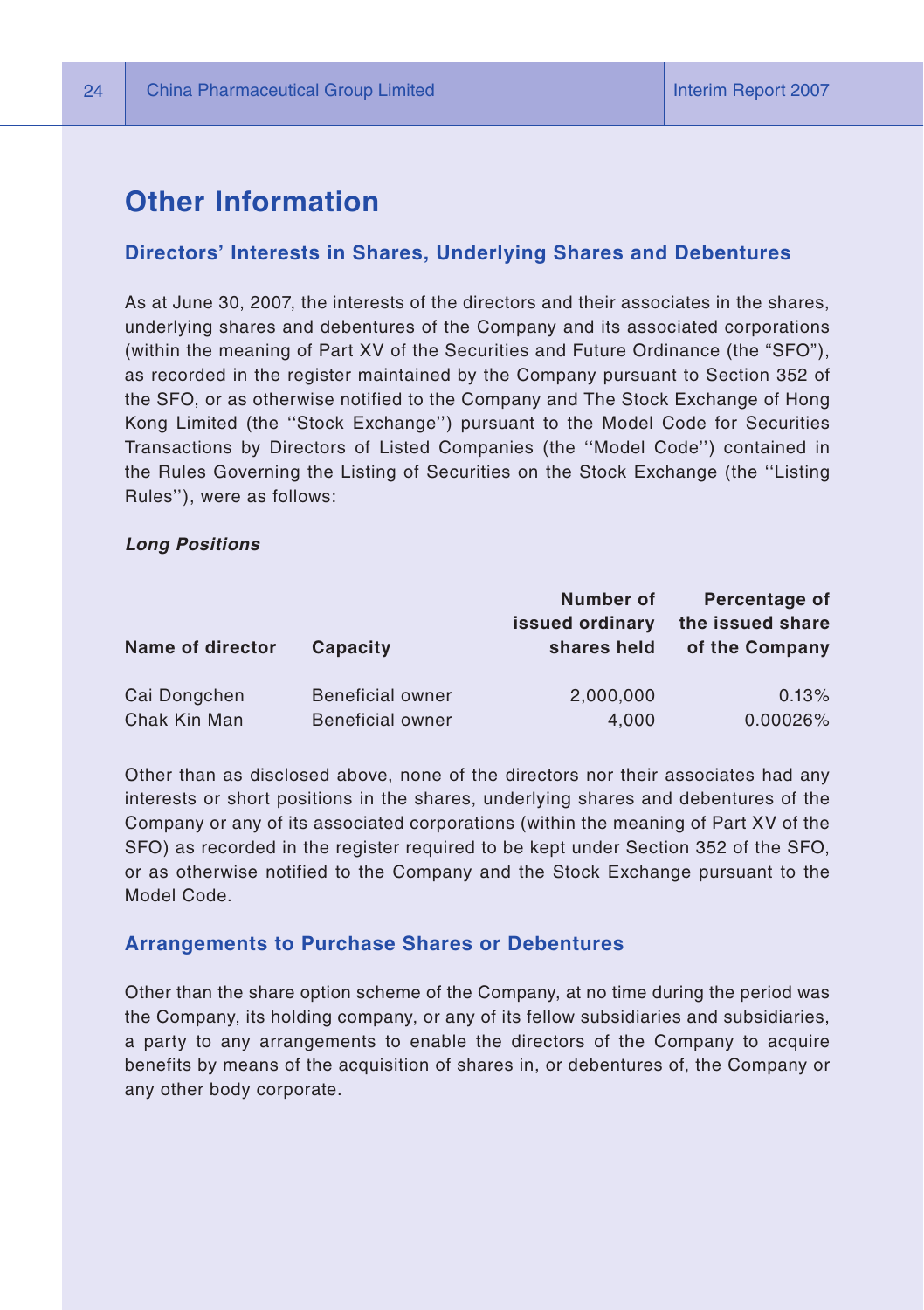#### **Share Option Scheme**

The Company's share option scheme was adopted on July 6, 2004 for the purpose of providing incentive to directors (or any persons proposed to be appointed as such, whether executive or non-executive) and employees (whether full-time or part-time) of each member of the Group, eligible business consultants, professionals and other advisers who have rendered services or will render service to the Group as determined by the board of directors.

No option had been granted or agreed to be granted under the share option scheme since its adoption.

#### **Substantial Shareholders**

As at June 30, 2007, the register of substantial shareholders maintained by the Company pursuant to Section 336 of the SFO shows that the following shareholders had notified the Company of relevant interests in the issued share capital of the Company.

| Name of<br>substantial shareholder                                     | Capacity                                                 | Number of<br>ordinary<br>shares held | Approximate<br>percentage<br>of the<br>issued share<br>capital of the<br>Company |
|------------------------------------------------------------------------|----------------------------------------------------------|--------------------------------------|----------------------------------------------------------------------------------|
| Employees' Shareholding<br>Society of Legend Holdings<br>Limited       | Interest of a<br>controlled<br>corporation               | 783,316,161<br>(Note i)              | 50.93%                                                                           |
| Legend Holdings Limited                                                | Interest of a<br>controlled<br>corporation               | 783.316.161<br>(Note i)              | 50.93%                                                                           |
| Shijiazhuang Pharmaceutical<br><b>Group Company Limited</b><br>("SPG") | <b>Beneficial owner</b><br>and controlled<br>corporation | 783.316.161<br>(Note ii)             | 50.93%                                                                           |

*Notes:* 

- (i) Employees' Shareholding Society of Legend Holdings Limited owns 35% interest in Legend Holdings Limited which in turn owns 100% interest in SPG. Therefore, they are deemed to be interested in 783,316,161 shares of the Company in which SPG has interest.
- (ii) In respect of the 783,316,161 shares, 773,436,399 shares are held by SPG and 9,879,762 shares are held by China Charmaine Pharmaceutical Company Limited, a wholly-owned subsidiary of SPG.